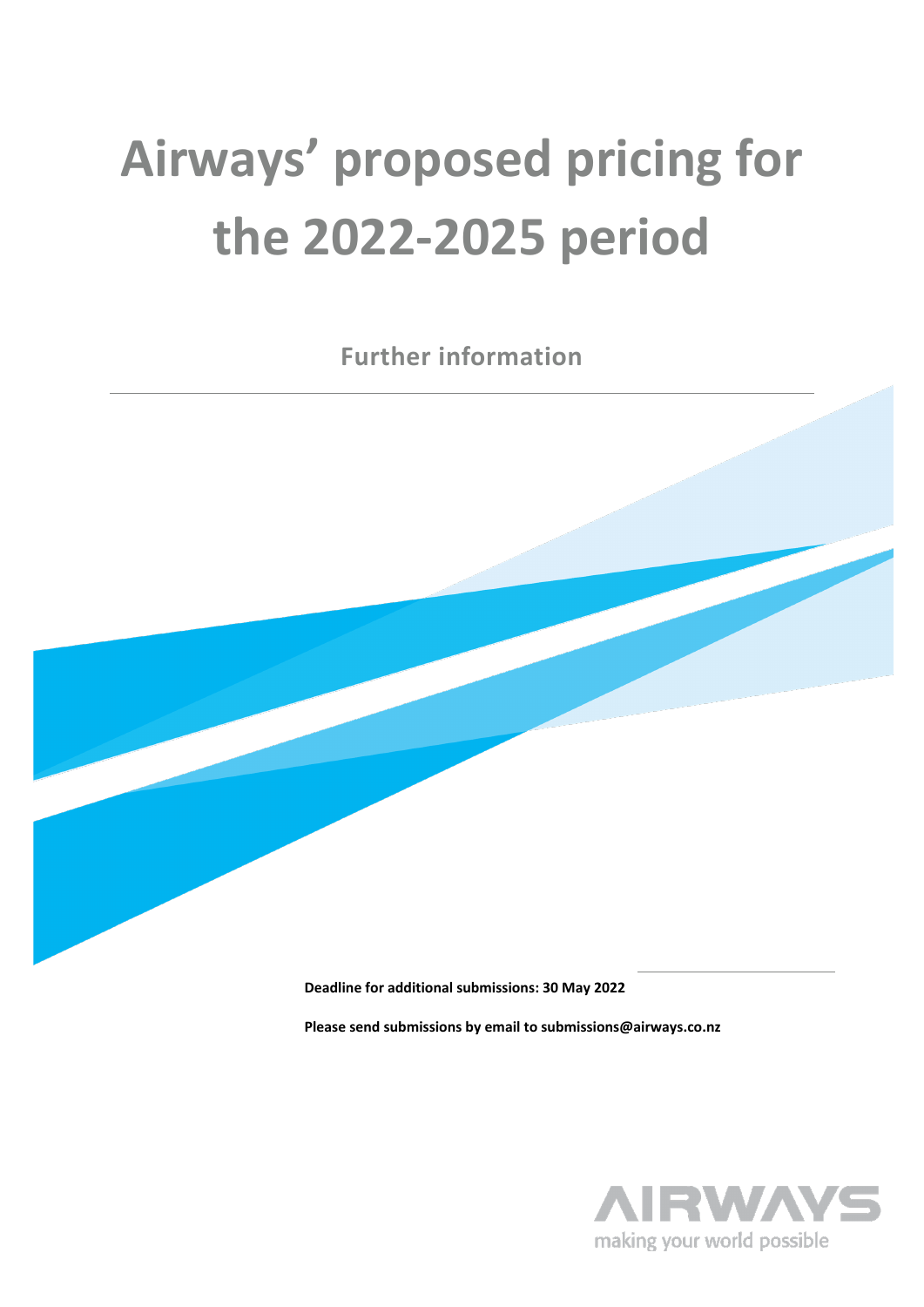# **Contents**

| $\mathbf{1}$ . |                                                                                  |
|----------------|----------------------------------------------------------------------------------|
|                |                                                                                  |
| 2.             |                                                                                  |
| 3.             |                                                                                  |
|                |                                                                                  |
|                |                                                                                  |
|                |                                                                                  |
|                |                                                                                  |
|                | 4. Economic Value Added Model - Building block components of overall revenue  11 |
|                |                                                                                  |
|                |                                                                                  |
|                |                                                                                  |
|                |                                                                                  |
|                |                                                                                  |
|                |                                                                                  |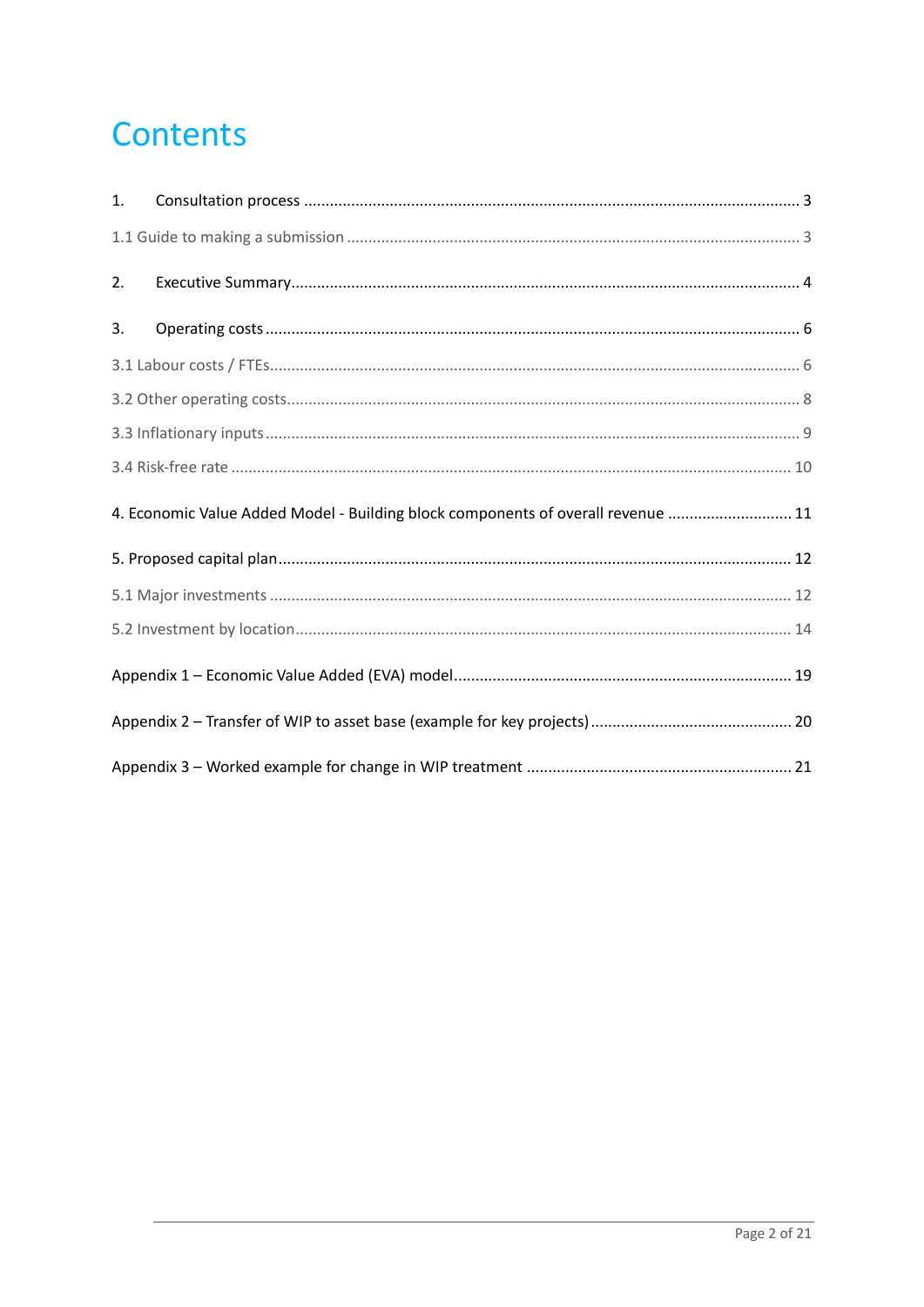# <span id="page-2-0"></span>1. Consultation process

This document addresses submitters' requests for further information in response to the questions asked in the Consultation Document – Proposed Pricing for the 2022-2025 Period, dated April 2022 (Consultation Document). In addition to providing this further information, we are holding a workshop to give interested parties an opportunity to ask any questions and allowing submitters time to add to their primary submissions if required. Any additional submissions are to be made by 30 May 2022. All submissions received will be posted on the Airways website.

Airways will then consider all submissions before making a decision. The new pricing and responses to submissions will be published in June 2022. An indicative timeline is set out below.

| Dates for 2022 | <b>Consultation activity</b>                                                                                                         |
|----------------|--------------------------------------------------------------------------------------------------------------------------------------|
| 20 May         | Further information provided                                                                                                         |
| 23 May         | Workshop, stepping though our Economic Value Added (EVA) model and<br>answering any questions on the additional information provided |
| 30 May         | Closing date for any additional submissions                                                                                          |
| 31 May         | Submissions published on Airways' website                                                                                            |
| June           | Submissions considered and prices finalised                                                                                          |
| 30 June        | Final prices and Airways' response to the submissions published                                                                      |
| 1 August       | New prices take effect                                                                                                               |

#### **Figure 1: Public consultation timeline**

### <span id="page-2-1"></span>1.1 Guide to making a submission

Any further submissions in response to the additional information are to be emailed to [submissions@airways.co.nz.](mailto:submissions@airways.co.nz) Please note that all submissions will be posted on the Airways website. This is an important step as it allows us to run a transparent consultation process and enables others to consider whether they wish to make cross-submissions. However, if you wish to provide Airways with confidential information in a submission, you must supply both confidential and public versions of your submissions. The public version will be the one published on our website. The responsibility for ensuring that confidential information is not included in a public version of a submission rests with the submitter.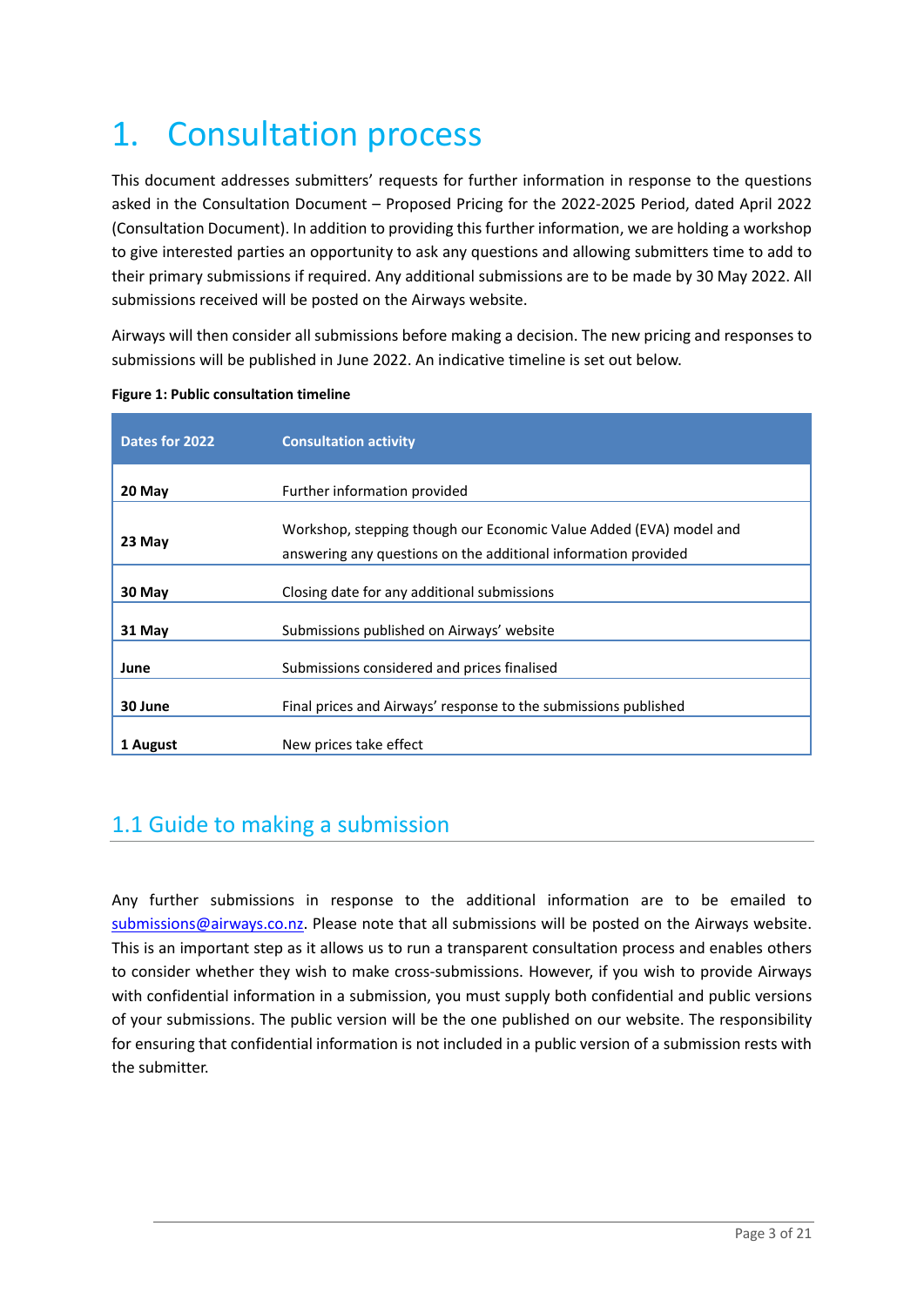# <span id="page-3-0"></span>2. Executive Summary

Airways has been consulting with our customers, stakeholders and the industry on our Price Reset for the period 1 August 2022 to 30 June 2025. The Consultation Document can be download from Airways' website at:

[https://www.airways.co.nz/about/performance-and-pricing/air-navigation-services-pricing-and](https://www.airways.co.nz/about/performance-and-pricing/air-navigation-services-pricing-and-terms/)[terms/](https://www.airways.co.nz/about/performance-and-pricing/air-navigation-services-pricing-and-terms/) and within the section *Current Consultations*.

Following requests for additional information, this document provides further material on our operating costs, capital plan and EVA model to assist in your understanding. It does not provide responses to the feedback provided. Our responses to the feedback received will form part of our final decision paper which will be released at the end of June.

Airways acknowledges these are unprecedented times and we are committed to playing our part in the recovery of the industry, and the building of a safe and resilient aviation network for the future.

With the support of our shareholder, Airways has limited price increases to the extent reasonably possible to stay within our equity and funding parameters. A pathway back to profit is a requirement to meet funding obligations.

After four years of losses, our shareholder and lenders expect the company to return to profit in the 2023/24 financial year in order to maintain safe services and commit to its investment programme.

|                                       | 2019/20       | 2020/21       | 2021/22         | 2022/23     | 2023/24     | 2024/25 |
|---------------------------------------|---------------|---------------|-----------------|-------------|-------------|---------|
|                                       | <b>Actual</b> | <b>Actual</b> | <b>Forecast</b> | <b>Plan</b> | <b>Plan</b> | Plan    |
| <b>REVENUE</b>                        |               |               |                 |             |             |         |
| Airways' charges                      | 172,813       | 122,018       | 129,704         | 183,152     | 238,373     | 245,804 |
| Other revenue                         | 6,373         | 5,494         | 6,058           | 361         | 365         | 369     |
|                                       | 179,187       | 127,512       | 135,763         | 183,513     | 238,737     | 246,173 |
| <b>Building Blocks</b>                |               |               |                 |             |             |         |
| Operating costs - labour              | 115,204       | 105,973       | 114,355         | 119,239     | 122,437     | 125,703 |
| Operating costs – other               | 37,514        | 37,642        | 40,125          | 48,184      | 49,113      | 48,482  |
| Depreciation                          | 29,593        | 23,109        | 26,143          | 30,694      | 35,416      | 38,393  |
| Income tax                            | 212           | (3,559)       | (12, 658)       | (4,089)     | 8,896       | 9,407   |
| EVA Net Profit / (Loss)               | (3,336)       | (35,654)      | (32, 202)       | (10, 515)   | 22,875      | 24,188  |
|                                       |               |               |                 |             |             |         |
| Capital Charge (Commercial<br>return) | 16,260        | 17,205        | 20,310          | 22,099      | 23,103      | 24,188  |
| <b>EVA</b>                            | (19, 596)     | (52, 859)     | (52, 513)       | (32, 614)   | (228)       | 0       |

#### **Figure 2: Economic value added**

If Airways were to apply its EVA framework such that EVA=0, target revenue would be \$228.5m in FY23 year. We can under recover revenue of \$45.3m and fund the losses through debt and equity while staying within our current funding limits.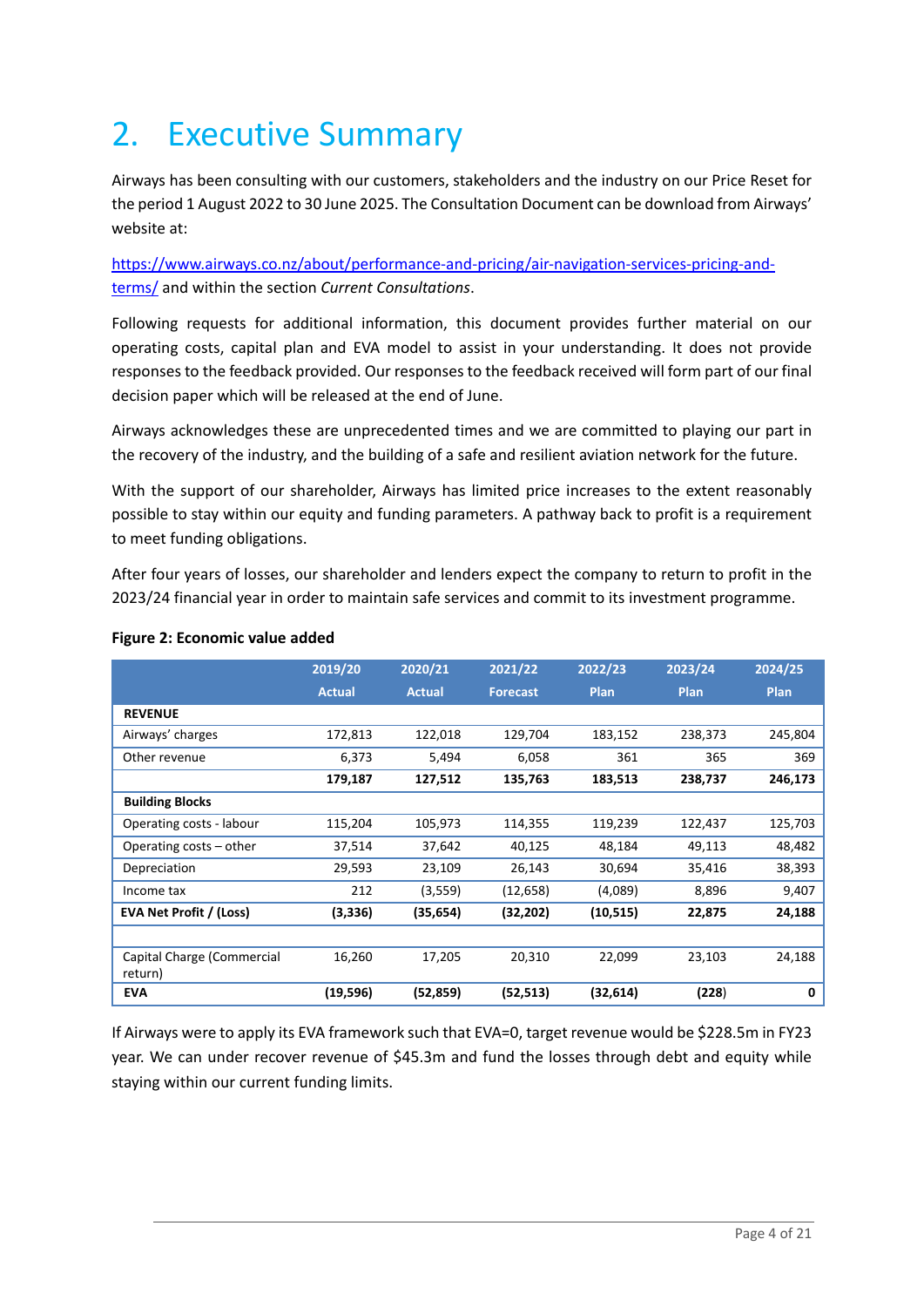The current effects of inflation and tightening labour market conditions has impacted the forward view on cost base, particularly labour costs. While collective settlements are yet to be concluded, we now expect wage inflation rates to be much higher than what was assumed in the proposed price increase to 8% in FY23.

Airways is seeking to balance the broader considerations of the industry, as we continue to recover, with the financial requirements to sustain operations. Prices will ultimately be set on the best available information as close to the reset period as practical. Forecasts and assumptions are therefore subject to change following the consultation period.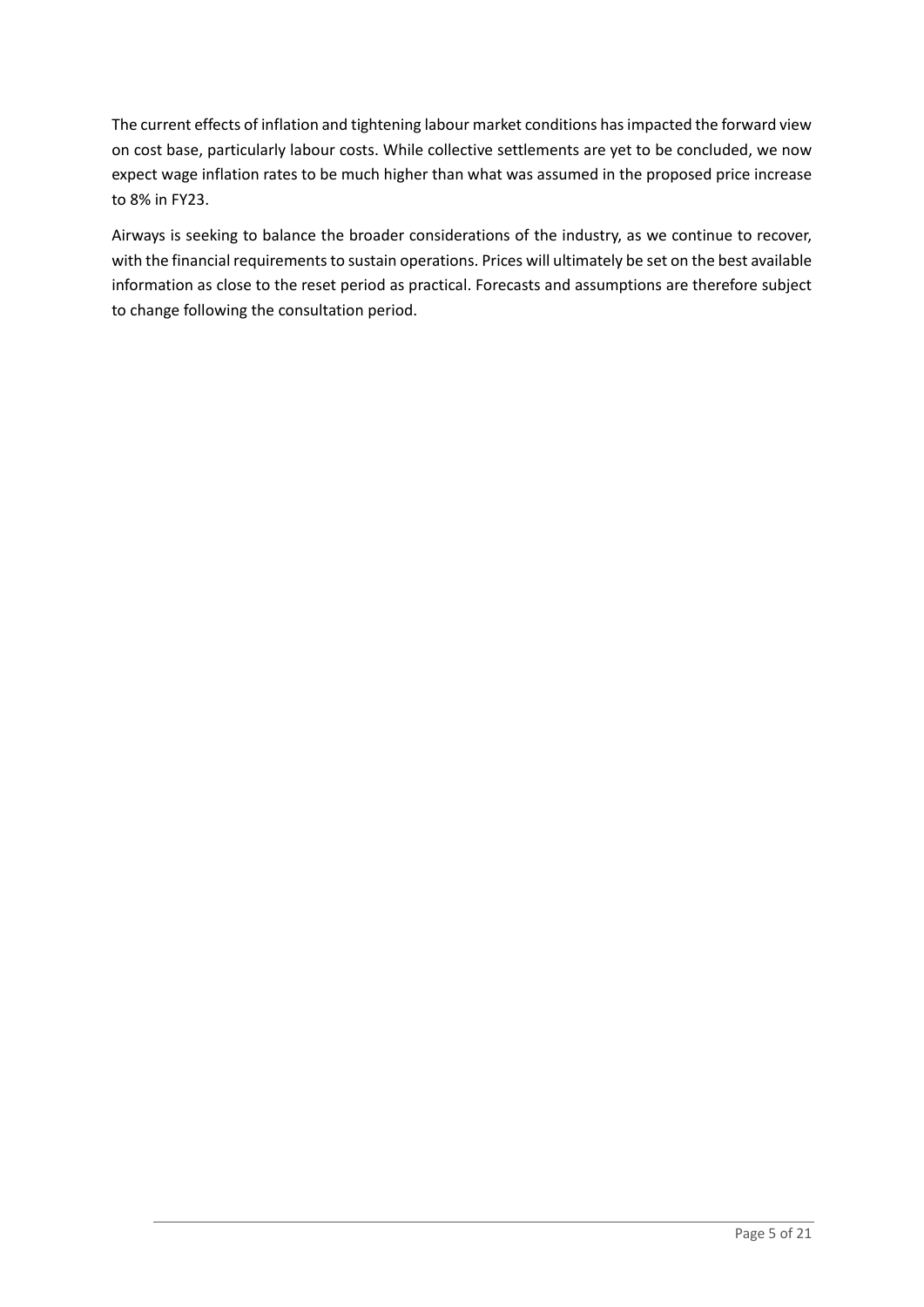# <span id="page-5-0"></span>3. Operating costs

Submitters requested further breakdown of other operating costs, FTE assumptions and the inflation rates assumed in the forecast. This section focuses on the further information requested.

FY22 operating costs are lower than planned which in part is the result of cost adjustments made during the COVID-19 pandemic.

|                              |                               |                                |             | <b>Proposed Plan \$m</b> |             | YOY % change |             |             |
|------------------------------|-------------------------------|--------------------------------|-------------|--------------------------|-------------|--------------|-------------|-------------|
|                              | <b>FY22</b><br><b>Pricing</b> | <b>FY22</b><br><b>Forecast</b> | <b>FY23</b> | <b>FY24</b>              | <b>FY25</b> | <b>FY23</b>  | <b>FY24</b> | <b>FY25</b> |
| Labour costs                 | 120.9                         | 114.4                          | 116.5       | 117.0                    | 117.6       | 1.9%         | 0.4%        | 0.6%        |
| Other costs                  | 48.2                          | 40.1                           | 45.4        | 44.3                     | 42.1        | 13.2%        | $(2.4\%)$   | $(5.1\%)$   |
| <b>Total operating costs</b> | 169.1                         | 154.5                          | 161.9       | 161.3                    | 159.7       | 4.8%         | $(0.4\%)$   | $(1.0\%)$   |

#### **Figure 3: Change in base operating costs (excluding inflation)**

### <span id="page-5-1"></span>3.1 Labour costs / FTEs

Headcount was reduced during COVID-19 but pressure has come on staffing levels due to the number of in-flight projects and initiatives, roster resilience to manage COVID-19, and the contingency to move into the new operational facilities. In addition, we have an aging operational workforce which requires proactive recruitment due to the comprehensive and intensive training pathway to qualification.

#### **Figure 4: FTEs**

|                             | <b>FY22</b><br><b>Forecast</b> | <b>FY23</b> | <b>FY24</b> | <b>FY25</b> |
|-----------------------------|--------------------------------|-------------|-------------|-------------|
| <b>Air Traffic Services</b> | 411                            | 423         | 423         | 423         |
| Technology                  | 195                            | 205         | 205         | 205         |
| Corporate Services          | 62                             | 66          | 66          | 66          |
| Safety and Assurance        | 18                             | 20          | 20          | 20          |
| Total                       | 686                            | 715         | 715         | 715         |

The Air Traffic Services division is a mix of air traffic controllers (ATC), flight service staff and management.

Submitters requested further information on resources used for project work and if we expect any changes in FTE numbers when we complete the move into the new operational facilities. We list these questions and responses below:

*Are staff that are engaged to run projects taken from operational rosters at ATC salary levels? What is the ATC resourcing plan to support projects and are these resources paid the ATC salary level?*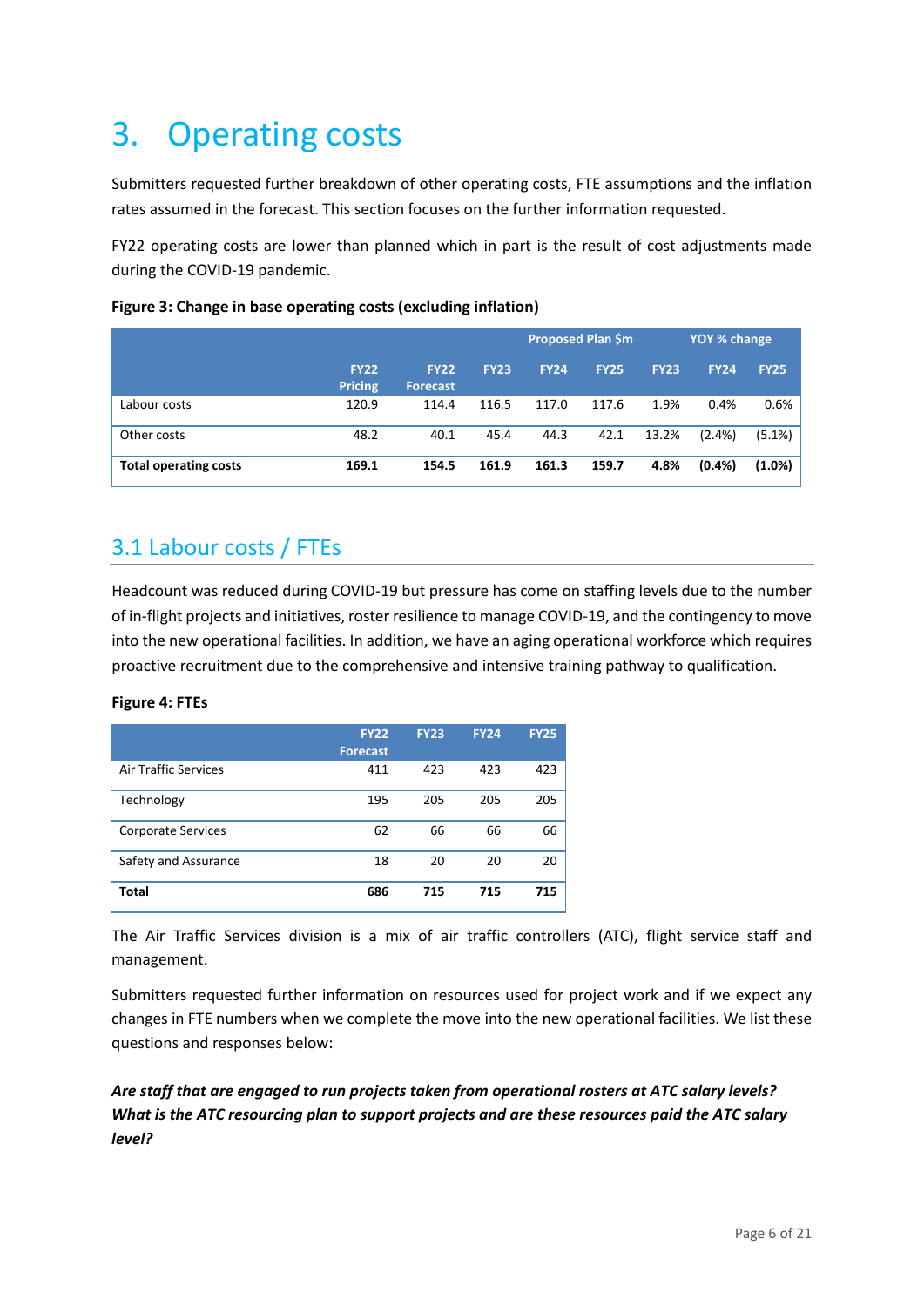The majority of staff working on projects are not ATC operational staff. When specialist ATC involvement is required for projects, a secondment-type arrangement is generally put in place for the period required. We also have a small team of specialists that permanently sit within our Technology division to provide operational ATC expertise and subject matter expert input. These specialist staff fall under the terms of the ALPA ATC Collective Agreement and are paid accordingly.

#### *If project staff are sourced externally, are they contracted only for the term required?*

Project staff are primarily sourced internally. In limited circumstances subject matter experts will be brought in to fill skill gaps. Airways' Project Management Office is largely outsourced, which allows us to scale as required.

#### *Can we expect a lower FTE count once the move into new operational facilities has been completed and there is no longer a 'bow-wave' of operational staff required to run programmes such as 'ghosting'?*

The transition into the new facilities will not change the number of operational staff required as we have been able to accommodate the transition within current operational capacity. There will be less pressure on the resource pool once the move to the new buildings is complete, however, there is a need to bring in trainees in anticipation of likely future retirements.

There may be some marginal changes to staffing levels once other key initiatives are delivered, however, these would only be in limited instances where we have additional staff for a particular project.

#### *Are baseline ATC FTE numbers expected to increase, decrease or remain stable throughout the pricing period?*

Baseline ATC FTE numbers are expected to remain relatively stable during the pricing period. Changes to staffing levels would mainly be driven by changes to services and operating shifts. No material change is contemplated over the pricing period.

#### *Will ATC salaries be reduced through replacement of the ageing workforce by recruits on lower pay bands?*

The ALPA ATC Collective Agreement does reference tenure, therefore, new recruits generally do start on lower pay bands than staff leaving the workforce. However, any reductions in cost associated with changes in the staffing mix would likely be negligible as the remainder of the cohort will continue tenure progression.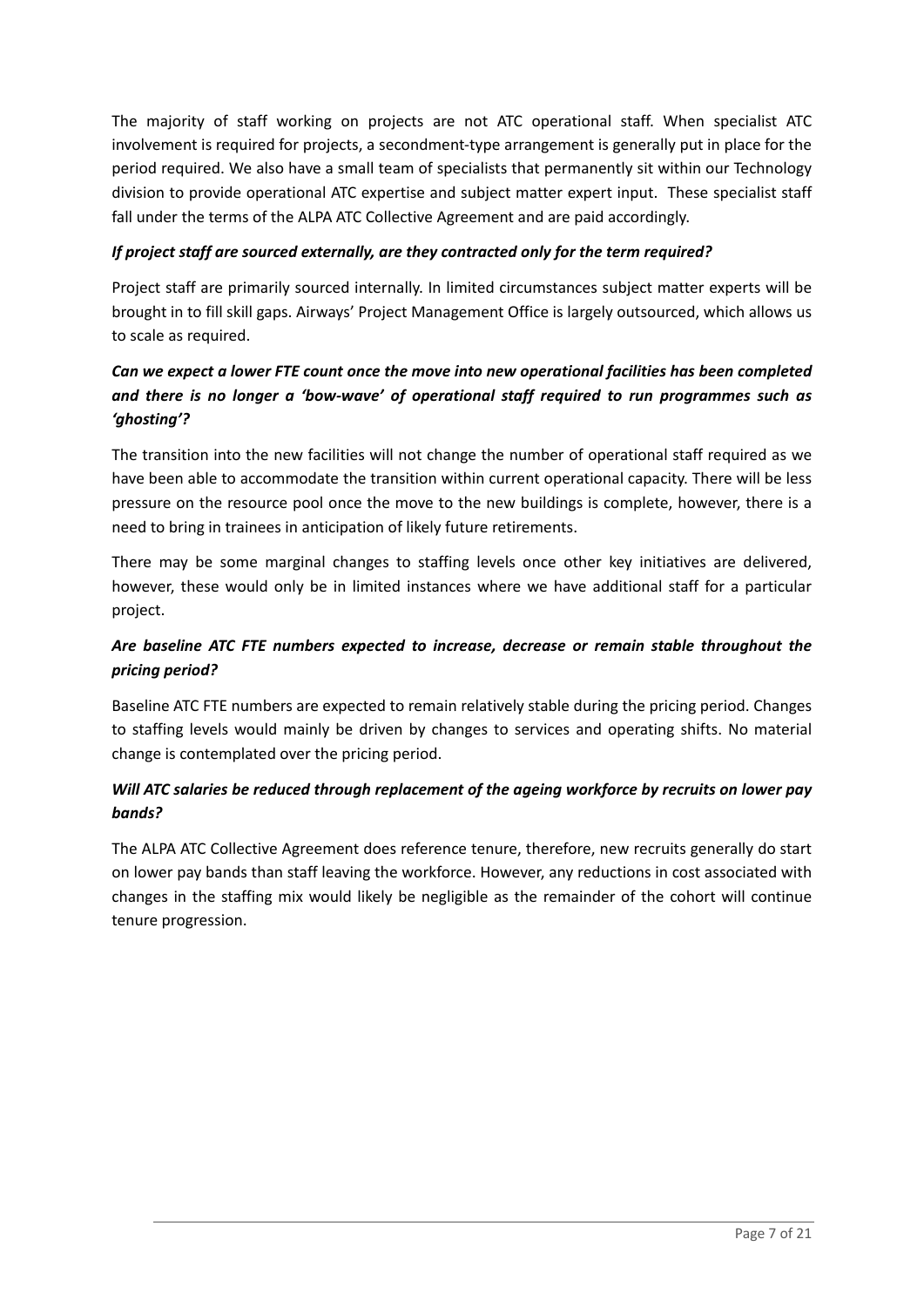### <span id="page-7-0"></span>3.2 Other operating costs

This section describes the drivers of the other operating costs (excluding inflationary uplifts):

#### **Figure 5: Other operating costs**

|                                                                 |                                | Proposed Plan \$m |             |             |             | YOY % change |             |  |  |
|-----------------------------------------------------------------|--------------------------------|-------------------|-------------|-------------|-------------|--------------|-------------|--|--|
|                                                                 | <b>FY22</b><br><b>Forecast</b> | <b>FY23</b>       | <b>FY24</b> | <b>FY25</b> | <b>FY23</b> | <b>FY24</b>  | <b>FY25</b> |  |  |
| Equipment costs                                                 | 15.1                           | 16.3              | 16.4        | 16.5        | 7.7%        | 0.9%         | 0.3%        |  |  |
| Travel costs                                                    | 1.8                            | 2.5               | 2.5         | 2.4         | 37.3%       | (0.2%        | (0.7%)      |  |  |
| Occupancy costs                                                 | 4.3                            | 4.3               | 4.3         | 4.3         | (0.7%)      | $(0.2\%)$    | (0.7%)      |  |  |
| Information costs                                               | 5.0                            | 5.9               | 5.6         | 5.5         | 18.6%       | (5.2%)       | (0.7%)      |  |  |
| Professional services                                           | 2.5                            | 2.8               | 2.8         | 2.7         | 9.2%        | $(0.2\%)$    | (0.7%)      |  |  |
| Corporate costs                                                 | 1.6                            | 1.5               | 1.5         | 1.5         | (6.5%)      | (0.2%        | (0.7%)      |  |  |
| Intercompany charges (net)                                      | 5.7                            | 7.6               | 7.8         | 7.6         | 32.6%       | 2.6%         | (2.9%)      |  |  |
| <b>Initiatives</b>                                              | 4.0                            | 4.6               | 3.5         | 1.5         | 14.6%       | (23.8%)      | (55.9%)     |  |  |
| Total other operating costs<br>(Excluding inflationary uplifts) | 40.1                           | 45.4              | 44.3        | 42.1        | 13.2%       | (2.4%)       | 5.1%        |  |  |

*Equipment costs*: the deferral of maintenance due to COVID-19 restrictions and aging infrastructure has resulted in a higher level of repairs and maintenance work scheduled over this period. Several end-of-life property and navigational assets will also be decommissioned.

*Travel costs*: expected to return to more normal levels now that restrictions have lifted, including to a number of conferences/trainings that were put on hold through the COVID-19 period.

*Occupancy costs*: the IL4 buildings in Auckland and Christchurch are scheduled to become operational in FY23. This will result in some duplication of costs until the current facilities can be decommissioned and existing leases terminated, although these costs have been offset by cost reductions in other areas.

*Information costs*: supplier price pressure has seen several of our existing, larger contracts increase at a rate higher than inflation. There are new agreements for maintenance and support contracts to cover an updated technology stack.

*Intercompany charges*: ab Initio recruitment and training will increase in FY23 having been paused during COVID-19.

*Initiatives*: key initiatives include:

- Implementation of a service management toolset ServiceNow
- Replacement of the end-of-life accounting platform from TechnologyOne to Microsoft Dynamics
- Implementation of data centre information tool (OPEX) for rack and wiring management
- Final stage of Safety Culture Programme implementation of Presage review findings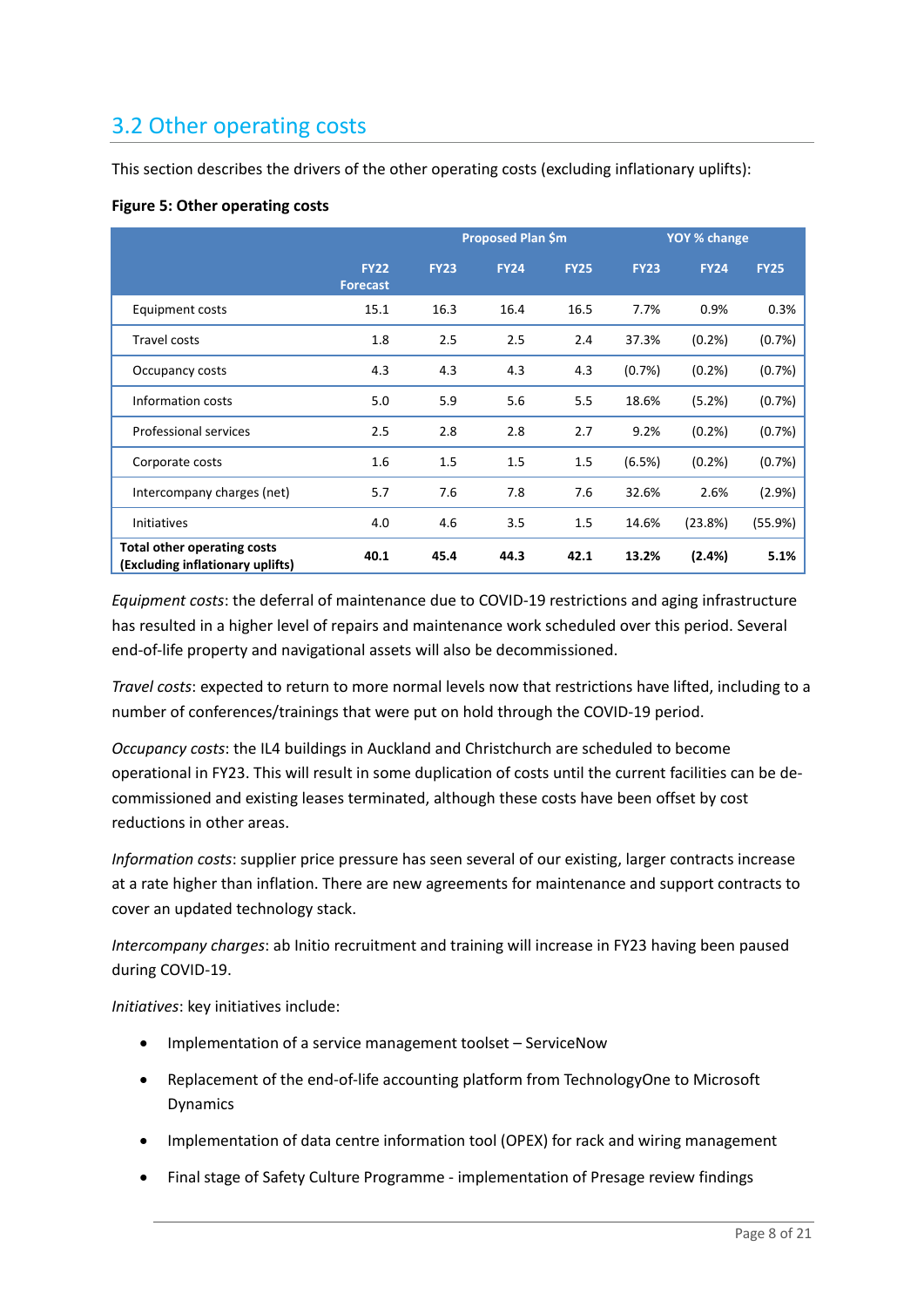- SkylineX training training costs associated with the rollout of Stripless Technology to sectors
- Training costs associated with the rollout of Electronic Flight Strips to remaining towers

### <span id="page-8-0"></span>3.3 Inflationary inputs

The current effects of inflation and tightening labour market conditions has impacted the forward view on cost base, particularly labour costs. While collective settlements are yet to be concluded, we now expect wage inflation rates to be much higher than what was assumed in the proposed price increase to 8% in FY23.

Due to ongoing union negotiations, we had intentionally left 'Figure 6 - Inflation assumptions ' blank in the Consultation Document. However, in response to feedback received, we confirm we had used the September New Zealand Institute Economic Research's (NZIER) Labour Cost Index (LCI) Forecast in our assumptions.

| Figure 6: Inflation assumptions used in forecast |  |
|--------------------------------------------------|--|
|--------------------------------------------------|--|

| Cost type          | <b>Source</b>                        |             |             | Change      |                   |  |
|--------------------|--------------------------------------|-------------|-------------|-------------|-------------------|--|
|                    |                                      | <b>FY23</b> | <b>FY24</b> | <b>FY25</b> | <b>Cumulative</b> |  |
| ATC salaries       | ATC collective settlement            | 2.6%        | 2.3%        | 2.1%        | 7.2%              |  |
|                    | NZIER LCI forecast (Sep 21)          | 2.6%        | 2.3%        | 2.1%        | 7.2%              |  |
| Other labour costs | NZIER LCI forecast (Sep 21)          | 2.6%        | 2.3%        | 2.1%        | 7.2%              |  |
| Other costs        | NZIER PPI (inputs) forecast (Sep 21) | 5.7%        | 4.2%        | 3.3%        | 13.8%             |  |

The NZIER February PPI forecast is slightly down on the September forecast. This will be updated in our final prices.

Airways' approach to cost inflation is that within a pricing period, labour costs are escalated using the Stats NZ LCI. Airways then bears the risk of actual labour cost inflation differing from the LCI within the period. At the beginning of each new pricing period, year one costs are set based on actuals and thus there is a reset. That is to say, Airways bears within period cost inflation risk, but customers bear between period cost inflation risk.

In the context of the current pricing consultation, we have not yet finalised our collective agreements for air traffic controllers and the technical areas of the business, and thus we do not yet know what our actual labour costs will be heading into the new pricing period. While Airways could estimate year one costs by projecting historical costs forward using LCI, in our view, this would be likely to underestimate Airways' actual costs at the start of the new pricing period. As Figure 7 demonstrates, New Zealand is currently in the unusual circumstance of consumer price index (CPI) growth materially exceeding LCI growth.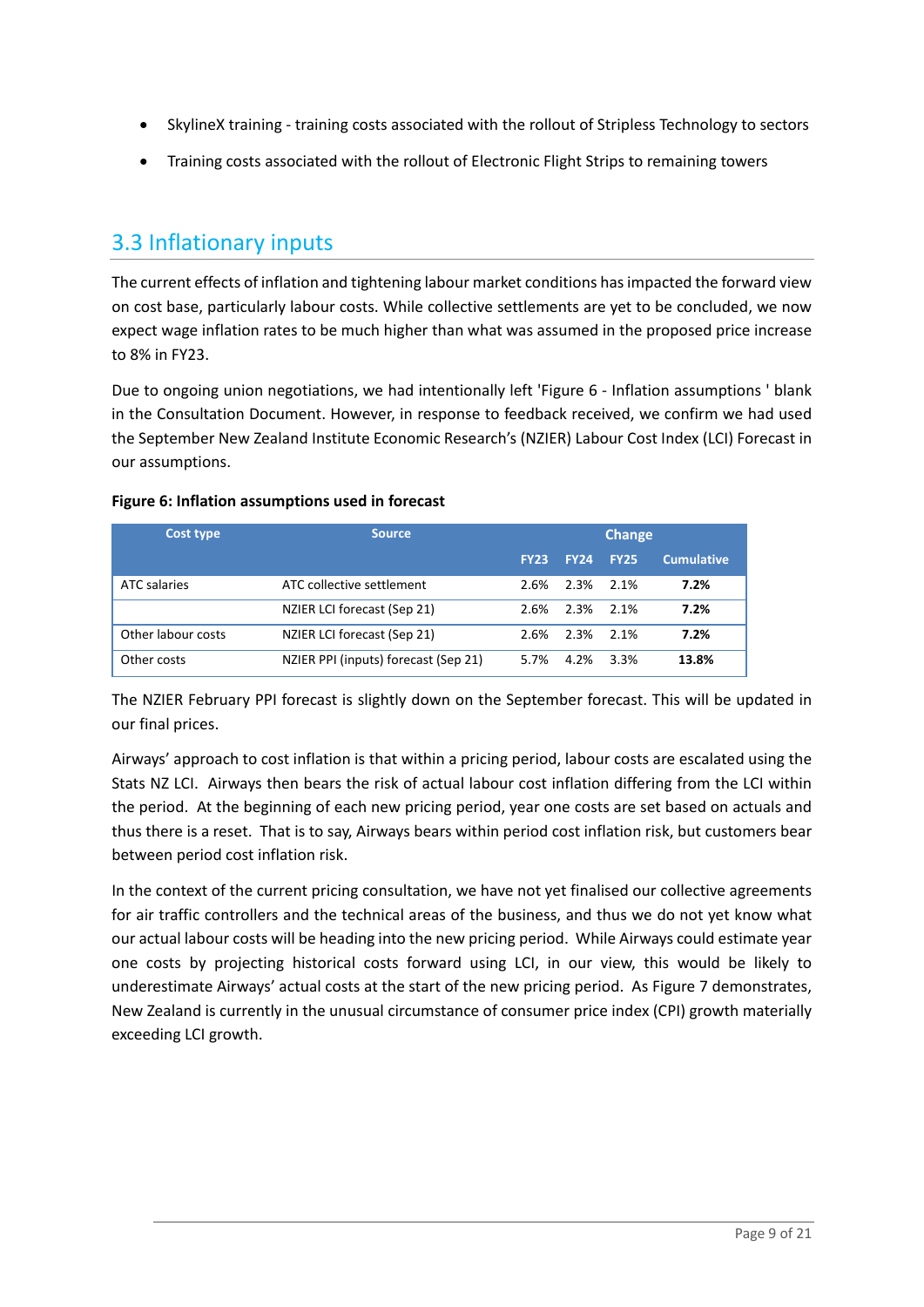



*Source: StatsNZ*

In the absence of the negotiations settling before we set our prices, we are considering setting year one labour costs by inflating labour costs using CPI. If actual labour costs settle at a lower level than that implied by CPI, Airways will rebate the difference back to customers, so that customers are no worse off versus a situation where Airways delayed setting prices until after the negotiations settled. Regarding within period escalation, Airways is proposing to continue with our existing approach of using LCI. It is however our intent to consult on whether LCI is the appropriate measure for within period escalation at the next pricing consultation.

The inflation rates, along with salary and wage expectations will be updated to reflect the current forecast and market conditions at the time of setting the final prices.

Submitters requested further detail regarding the methodology for calculating labour costs for the collective agreement. The collective agreement increases are negotiated using CPI as a data point and then may increase based on any value exchanges throughout the negotiation.

### <span id="page-9-0"></span>3.4 Risk-free rate

Submitters requested further information regarding the risk-free rate that will be used at the time of setting prices. The New Zealand Commerce Commission (NZCC) estimates the risk-free rate as the yield on Government stock. The NZCC estimates the rate as the average of the daily yields over the threemonth period preceding the start of the disclosure year. Therefore the rate will be updated again to reflect the current market rate, prior to prices being set. We expect the rate will be higher than the 1.7% used in the Consultation Document. This will be confirmed in the Decision Document.

Our responses to the feedback received on other WACC inputs used will form part of our Decision Document released at the end of June.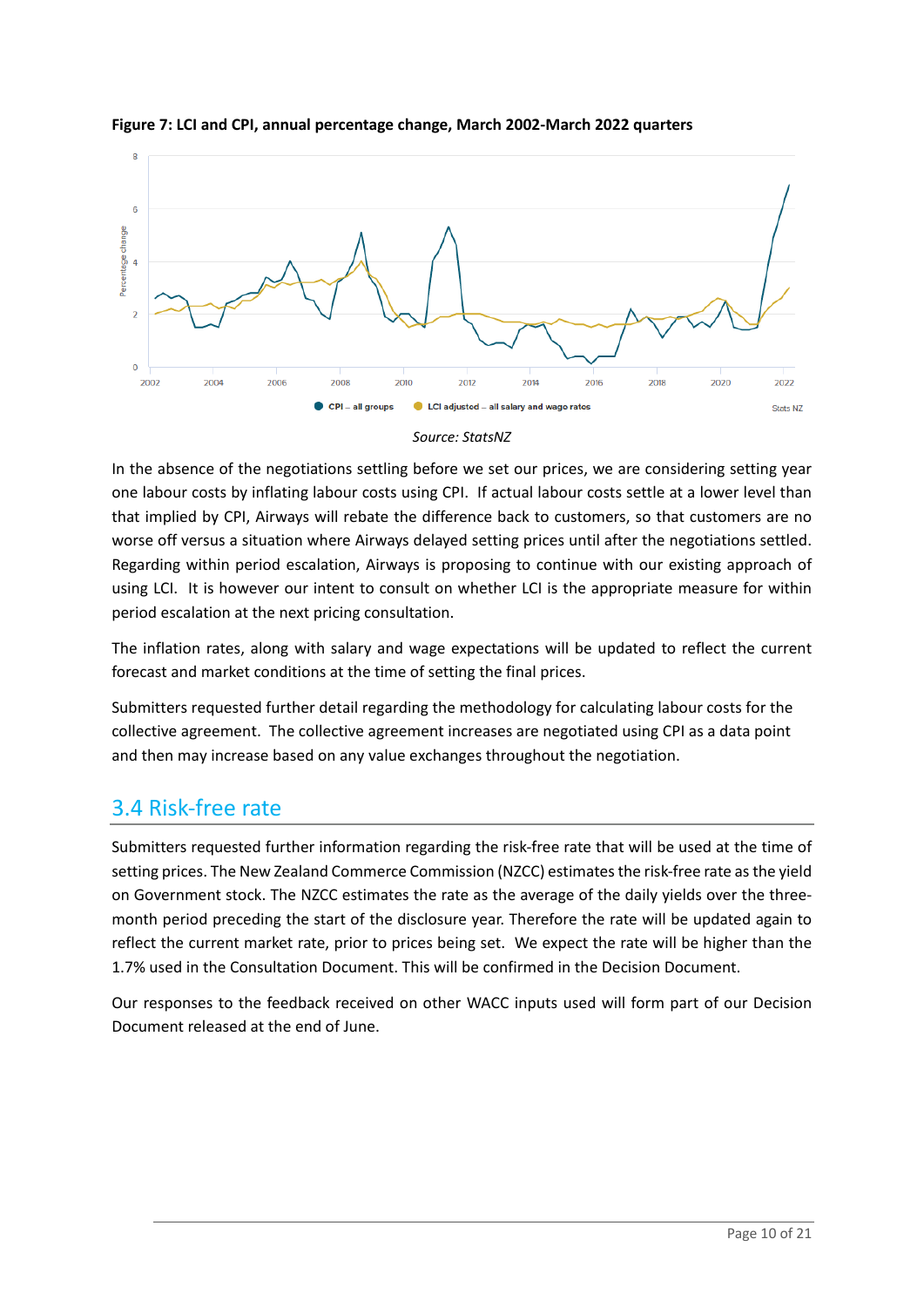# <span id="page-10-0"></span>4. Economic Value Added Model - Building block components of overall revenue

Customers requested Airways provide a Building Block Model (BBM). Airways' overall revenue has been calculated using the EVA Framework which is equivalent to applying a BBM. The EVA framework calculates overall revenue as the aggregate of costs and a commercial return (the building blocks). The EVA calculation outlining the building blocks is provided in figure 8. Further breakdown of costs is included at section 3 and the capital charge calculation is in Appendix 1.

In the FY2022/23 year we have proposed an average price increase of 8%. This increase is insufficient to cover costs and results in the negative EVA for that year. To put this in the context of a BBM, negative EVA means that Airways' expected revenue is less than the allowable revenue which would be determined by a BBM.

|                          | 2019/20       | 2020/21       | 2021/22         | 2022/23   | 2023/24     | 2024/25     |
|--------------------------|---------------|---------------|-----------------|-----------|-------------|-------------|
|                          | <b>Actual</b> | <b>Actual</b> | <b>Forecast</b> | Plan      | <b>Plan</b> | <b>Plan</b> |
| <b>REVENUE</b>           |               |               |                 |           |             |             |
| Airways' charges         | 172,813       | 122,018       | 129,704         | 183,152   | 238,373     | 245,804     |
| Other revenue            | 6,373         | 5,494         | 6,058           | 361       | 365         | 369         |
|                          | 179,187       | 127,512       | 135,763         | 183,513   | 238,737     | 246,173     |
| <b>Building Blocks</b>   |               |               |                 |           |             |             |
| Operating costs - labour | 115,204       | 105,973       | 114,355         | 119,239   | 122,437     | 125,703     |
| Operating costs – other  | 37,514        | 37,642        | 40,125          | 48,184    | 49,113      | 48,482      |
| Depreciation             | 29,593        | 23,109        | 26,143          | 30,694    | 35,416      | 38,393      |
| Income tax               | 212           | (3,559)       | (12, 658)       | (4,089)   | 8,896       | 9,407       |
| EVA Net Profit / (Loss)  | (3, 336)      | (35, 654)     | (32,202)        | (10, 515) | 22,875      | 24,188      |
|                          |               |               |                 |           |             |             |
| Capital charge           | 16,260        | 17,205        | 20,310          | 22,099    | 23,103      | 24,188      |
| (Commercial return)      |               |               |                 |           |             |             |
| <b>EVA</b>               | (19, 596)     | (52,859)      | (52, 513)       | (32, 614) | (228)       | 0           |

#### **Figure 8: Economic value added**

The EVA will be updated to reflect the current forecast and market conditions at the time of setting the final prices.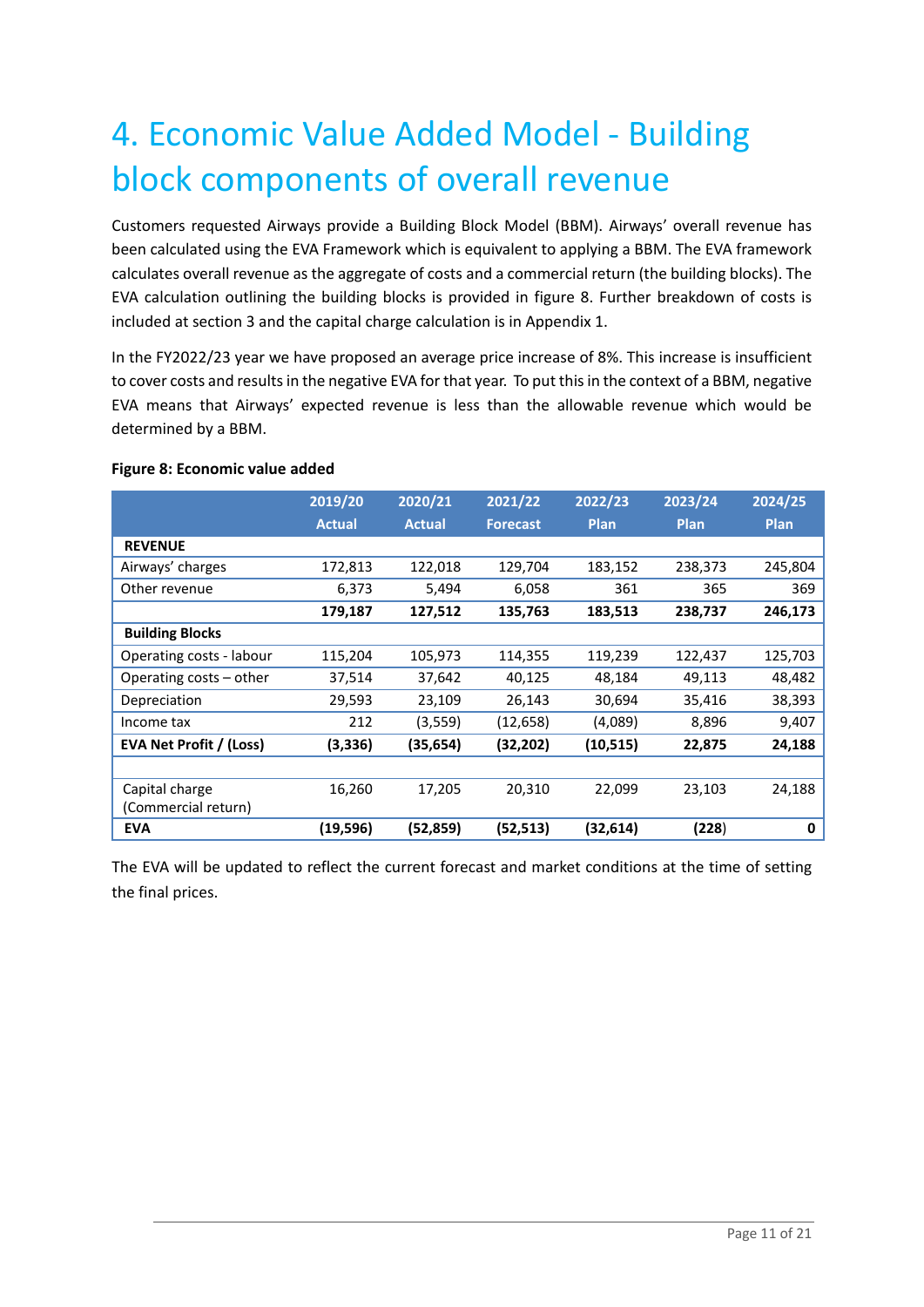# <span id="page-11-0"></span>5. Proposed capital plan

Airways has developed a capital investment plan which advances strategic objectives and ensures operational safety and resilience. Airways appreciates the constraints on the industry and that customers only want to pay for investments which are essential and required. However, deferral of investment does introduce service risk and customer disruption which we wish to avoid and minimise to the extent we reasonably can.

Many of the proposed investments are over an extended period of time. The change made to Airways' Pricing Framework removes 'work-in-progress' (WIP) from the asset base and has the effect of only charging customers for new services once they are commissioned, rather than when they are being developed. We have provided an example for the Auckland Tower Replacement project in Appendix 3 and confirm that the change in the treatment of WIP is NPV neutral.

An investment programme of \$188.3m is proposed for FY23-25. Detail of capital projects is set out in figure 10. Commissioning dates and project spend will be updated prior to setting prices.

### <span id="page-11-1"></span>5.1 Major investments

The major investments proposed for the period FY23-FY25 are summarised in figure 9 below.

Submitters requested further details for the capex spend during the period and clarification on the treatment of the WIP.

Figure 9 provides further detail on total key project spend and estimated commissioning dates. The commissioning date determines when the cost enters our pricing asset base. The assets do not enter the pricing asset base until such time as they are commissioned. A sample of our WIP account transfer to the asset base is provided in Appendix 2.

#### **Figure 9: Major capital investment**

| Major investment (\$m)                             |                | <b>Financial Year</b> | <b>Total</b><br><b>Project</b> | <b>Est. Commission</b><br>date   |      |                                                         |
|----------------------------------------------------|----------------|-----------------------|--------------------------------|----------------------------------|------|---------------------------------------------------------|
|                                                    | <b>FY23</b>    | <b>FY24</b>           | <b>FY25</b>                    | <b>Total</b><br><b>FY23-FY25</b> |      |                                                         |
| Auckland Tower replacement                         | 7.0            | 10.0                  | 10.0                           | 27.0                             | 34.7 | Dec 2026                                                |
| <b>Regional Tower services</b>                     |                | 1.0                   | 3.0                            | 4.0                              | 15.0 | Dec 2026                                                |
| Primary & Secondary Radar replacement              | 8.5            | 14.5                  | 11.0                           | 34.0                             | 46.1 | CH Jan 2024<br><b>AK Nov 2024</b><br><b>WN Sep 2025</b> |
| ATC transition (IL4'S + tower upgrades)            |                |                       |                                |                                  |      |                                                         |
| Airways Recorder System                            | 0.1            | 0.3                   | 0.1                            | 0.5                              | 1.8  | May 2024                                                |
| <b>Enhanced Contingency Hot Standby Capability</b> | $\overline{a}$ | 0.5                   | ٠                              | 0.5                              | 1.0  | June 2024                                               |
| Skyline X - Future Functionality                   | 1.0            | 2.0                   |                                | 3.0                              | 3.4  | Apr 2027                                                |
| Skyline X - Oceanic Integration                    |                | $\overline{a}$        | 3.0                            | 3.0                              | 8.0  | Various                                                 |
| <b>Technical Transition New Ops Facilities</b>     | 0.9            | 0.6                   |                                | 1.5                              | 2.4  | Various                                                 |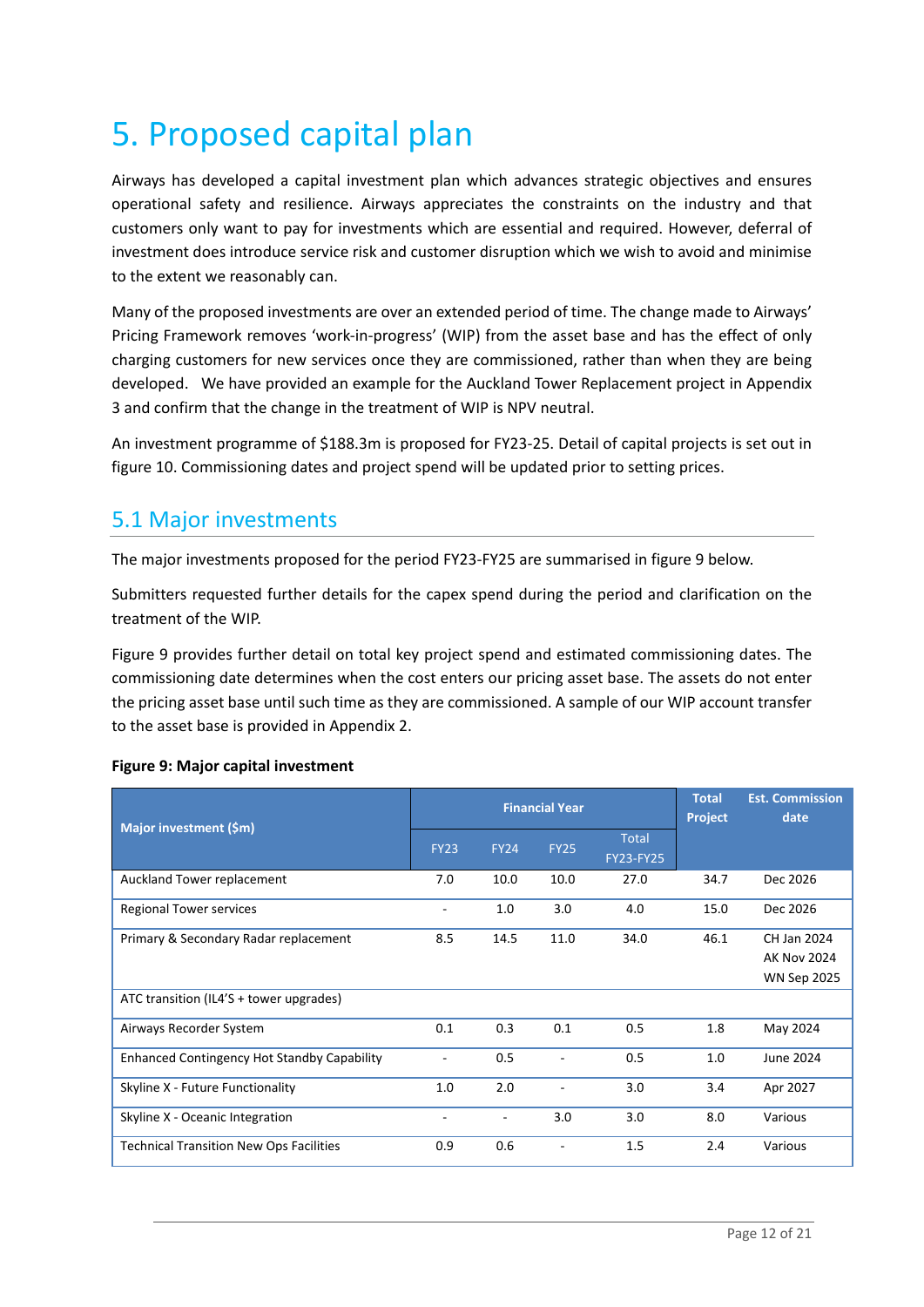| <b>VCS Replacement</b>     | 1.8  | 1.3                      | 0.1                      | 3.3  | 11.7  | Jan 2023                     |
|----------------------------|------|--------------------------|--------------------------|------|-------|------------------------------|
| VHF Comms IP Radio upgrade | 0.0  | $\overline{\phantom{a}}$ | $\overline{\phantom{a}}$ | ٠    | 2.7   | June 2025                    |
| Drone management           | 1.5  | 1.5                      | 3.3                      | 6.3  | 10.3  | June 2025<br>and May<br>2027 |
| <b>Total</b>               | 21.0 | 31.7                     | 30.5                     | 83.1 | 137.1 |                              |

Commissioning dates will be revised and updated prior to setting final prices, since setting our proposed capital plan, some projects have been delayed.

#### **Primary Surveillance Radar (PSR) & Secondary Surveillance Radar (SSR) replacement**

Air New Zealand has requested the split between PSR and SSR. We have not costed the project as standalone PSRs or SSRs but rather we have costed this project as one system that performs both functions of non-cooperative (PSR) and cooperative (SSR) surveillance with many common components, infrastructure and implementation work. Therefore, if we split the \$46m investment into PSR vs SSR portions, neither portion could be delivered for the attributed investment value. As part of our RFP process, the supplier has indicated the PSR represents two-thirds of the cost. However, \$29m will not be enough for three standalone PSRs. Similarly, \$17m will not be enough for three standalone SSRs.

#### **Auckland Tower Replacement Project**

Submitters requested further details on the plan for the proposed tower.

The Auckland Tower is an aging asset and is due for replacement by the end of 2026. Any extension to this timeframe will require further investment in the asset.

The Auckland Tower Replacement Project was in flight prior to COVID-19, with the scope defined as the delivery of a digital solution for the contingency suite in this first instance. We were aiming to develop a full digital replacement for the tower should this technology and concept be sufficiently proven through the implementation of the contingency option.

Airways is currently considering three options to replace the current asset:

- A conventional tower (in new location)
- A hybrid solution, combining a smaller conventional tower augmented through digital technologies
- A fully remote digital tower

All avenues for the development and deployment of these options are currently underway. At the appropriate time, Airways will engage with industry on the different options.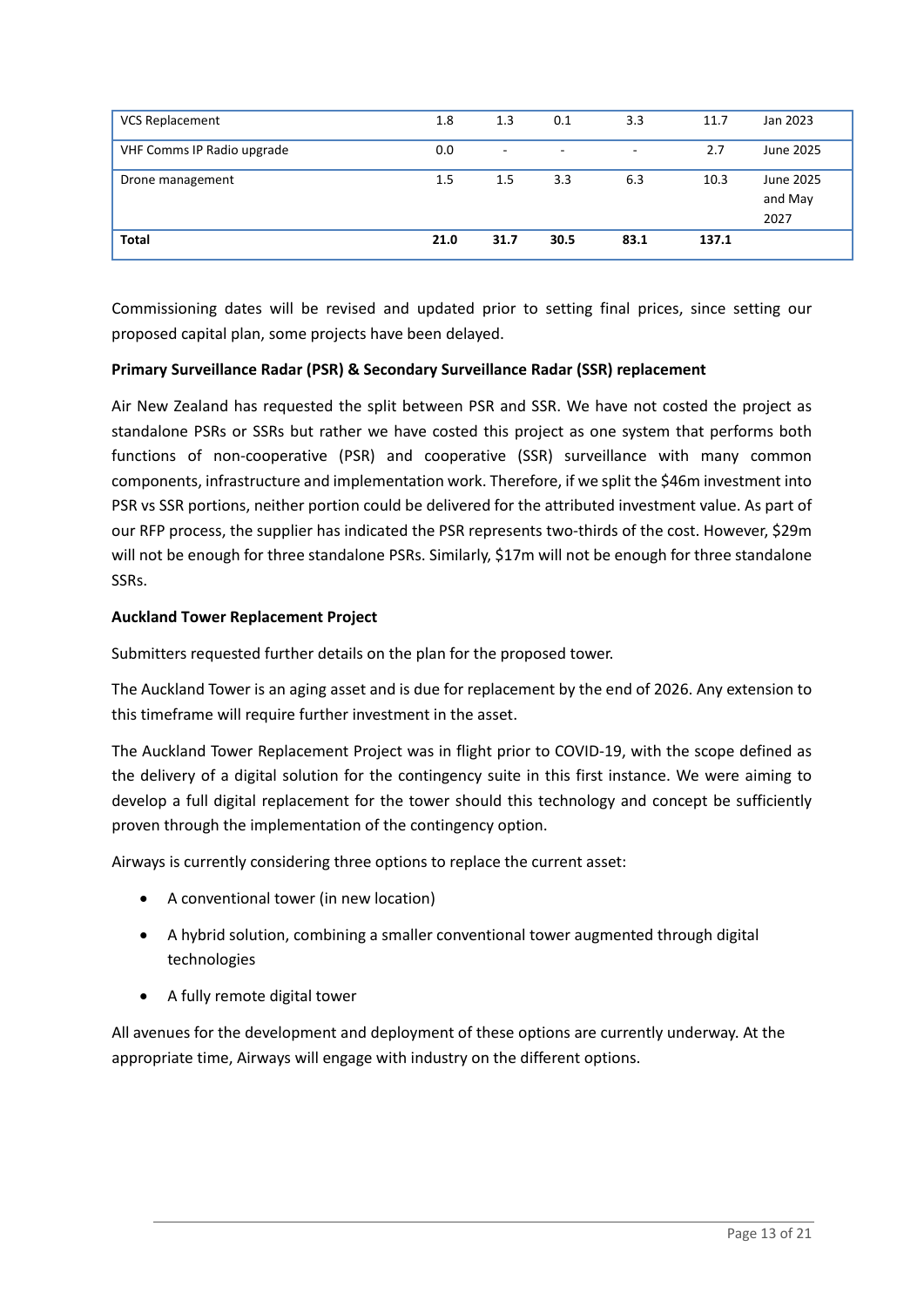#### **Airspace optimisation**

Qantas requested more information and detail on the proposed sectorisation changes.

This project is aimed at identifying and delivering efficiencies to our customer base through enhancing safety and providing more efficient air traffic management via route design and management procedures. One particular target area is where we may be able to further enhance efficiencies by reducing fuel burn and subsequent CO2 emissions, along with having a more flexible and dynamic use of the airspace and its management.

#### **End-of-life property and navigational assets**

Air New Zealand noted in its submission that it supports the rationalisation of en route assets, and the transition to GNSS as the primary means of navigation. They requested a roadmap setting out our plans to decommission end-of-life property and navigational assets. We set out this roadmap below:

#### **Decommissioning NDBs:**

- FY23 Waiuku and Surrey
- FY25 Paraparaumu and Whakatane

#### **Decommissioning DME:**

• FY23 Tory

#### **Commission DME:**

• FY23 Kaikoura

#### **Commission DVOR/DME:**

• FY23-24 Kaitaia, Tauranga, Hokitika

### <span id="page-13-0"></span>5.2 Investment by location

The major capital investments by service and location are summarised in figure 10 below:

#### **Figure 10: Capital investment by service and location**

| <b>Service and Location (\$m)</b>    | <b>Financial Year</b> |             |             |              |  |  |
|--------------------------------------|-----------------------|-------------|-------------|--------------|--|--|
|                                      | <b>FY23</b>           | <b>FY24</b> | <b>FY25</b> | <b>Total</b> |  |  |
| Major investment (per figure 8)      | 21.0                  | 31.7        | 30.5        | 83.1         |  |  |
| Auckland                             | 2.1                   | 3.2         | 0.2         | 5.6          |  |  |
| Christchurch, Wellington, Queenstown | 2.9                   | 7.9         | 8.1         | 18.9         |  |  |
| Regional aerodromes                  | 3.1                   | 2.5         | 7.9         | 13.4         |  |  |
| En-route                             | 4.9                   | 4.7         | 6.2         | 15.8         |  |  |
| <b>National operations</b>           | 25.4                  | 12.8        | 12.8        | 51.0         |  |  |
| Other (Kapiti, Milford & unattended) | 0.5                   | 0.0         | 0.0         | 0.5          |  |  |
| <b>Total</b>                         | \$59.7                | \$62.9      | \$65.7      | \$188.3      |  |  |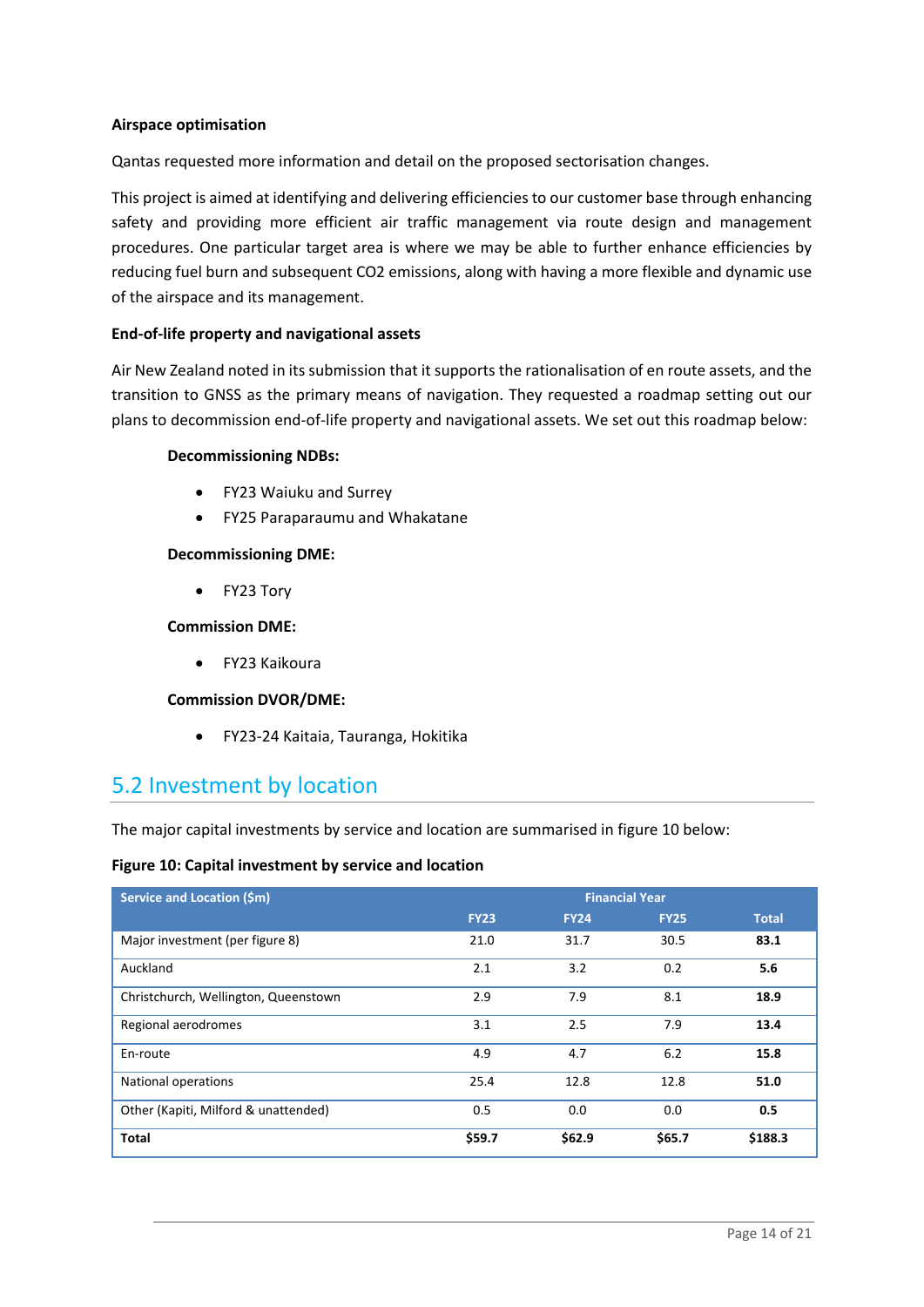Submitters requested a further breakdown of the \$51m for national operations in the above table. We have categorised the total capital plan by the locations in figure 11 below.

| Capital Programme (\$m)                                                     | <b>FY23</b>                  | <b>FY24</b> | <b>FY25</b> | <b>Total</b> | Est.<br>Commission<br><b>Date</b> |
|-----------------------------------------------------------------------------|------------------------------|-------------|-------------|--------------|-----------------------------------|
| <b>Major investments</b>                                                    | 21.0                         | 31.7        | 30.5        | 83.1         |                                   |
| Auckland tower replacement                                                  | 7.0                          | 10.0        | 10.0        | 27.0         | Dec-2026                          |
| Regional digital tower                                                      |                              | 1.0         | 3.0         | 4.0          | Dec-2026                          |
| Primary / secondary radar replacement                                       | 8.5                          | 14.5        | 11.0        | 34.0         | Various                           |
| ATC transition (IL4'S + tower upgrades)                                     | 3.9                          | 4.7         | 3.2         | 11.8         | Various                           |
| Drone Management                                                            | 1.5                          | 1.5         | 3.3         | 6.3          | Jun 25 and<br>May 27              |
| Auckland                                                                    | 2.1                          | 3.2         | 0.2         | 5.6          |                                   |
| <b>MLAT Lifecycle</b>                                                       |                              | 3.1         | ä,          | 3.1          | May-2024                          |
| AAOC Site Complex - life extension                                          | 1.0                          |             |             | 1.0          | Jun-2023                          |
| Minor capital works, less than \$0.75m                                      | 1.1                          | 0.2         | 0.2         | 1.5          | Various                           |
| Christchurch, Wellington and Queenstown                                     | 2.9                          | 7.9         | 8.1         | 18.9         |                                   |
| QN & South Area MLAT Lifecycle                                              | -                            |             | 6.8         | 6.8          | May-2025                          |
| ILS Replacements (WN)                                                       |                              | 4.3         |             | 4.3          | May-2024                          |
| MLAT Network Lifecycle                                                      | 0.5                          | 0.5         | 0.5         | 1.5          | Various                           |
| Stop Bars & TWY Reconfigure                                                 | 0.9                          | 0.5         |             | 1.4          | Jun-2024                          |
| 1kV Infrastructure -Switchgear, transformers and<br>power cable replacement | 0.5                          | 0.8         |             | 1.3          | May-2023                          |
| Generators for new Radar Sites                                              | 0.4                          | 0.8         |             | 1.1          | Oct-2024                          |
| Minor capital works, less than \$0.75m                                      | 0.6                          | 1.0         | 0.8         | 2.4          | Various                           |
| <b>Regional Aerodromes</b>                                                  | 3.1                          | 2.5         | 7.9         | 13.4         |                                   |
| ILS Replacements (DN)                                                       |                              |             | 4.3         | 4.3          | Jun-2025                          |
| Regional Tower UPS Replacements                                             | $\qquad \qquad \blacksquare$ | Ĭ.          | 1.7         | 1.7          | Apr-2025                          |
| Reils Replacement at NV, PM, GS,                                            | 0.4                          | 0.7         | 0.5         | 1.6          | Various                           |
| Runway Edge Lights replacement (NV, NS, AP)                                 | 0.3                          | 0.4         | 0.4         | $1.1\,$      | Various                           |
| <b>Windsock Replacements</b>                                                | 0.8                          |             |             | 0.8          | Jun-2023                          |
| Minor capital works, less than \$0.75m                                      | $1.7\,$                      | $1.4\,$     | $1.0\,$     | 4.0          | Various                           |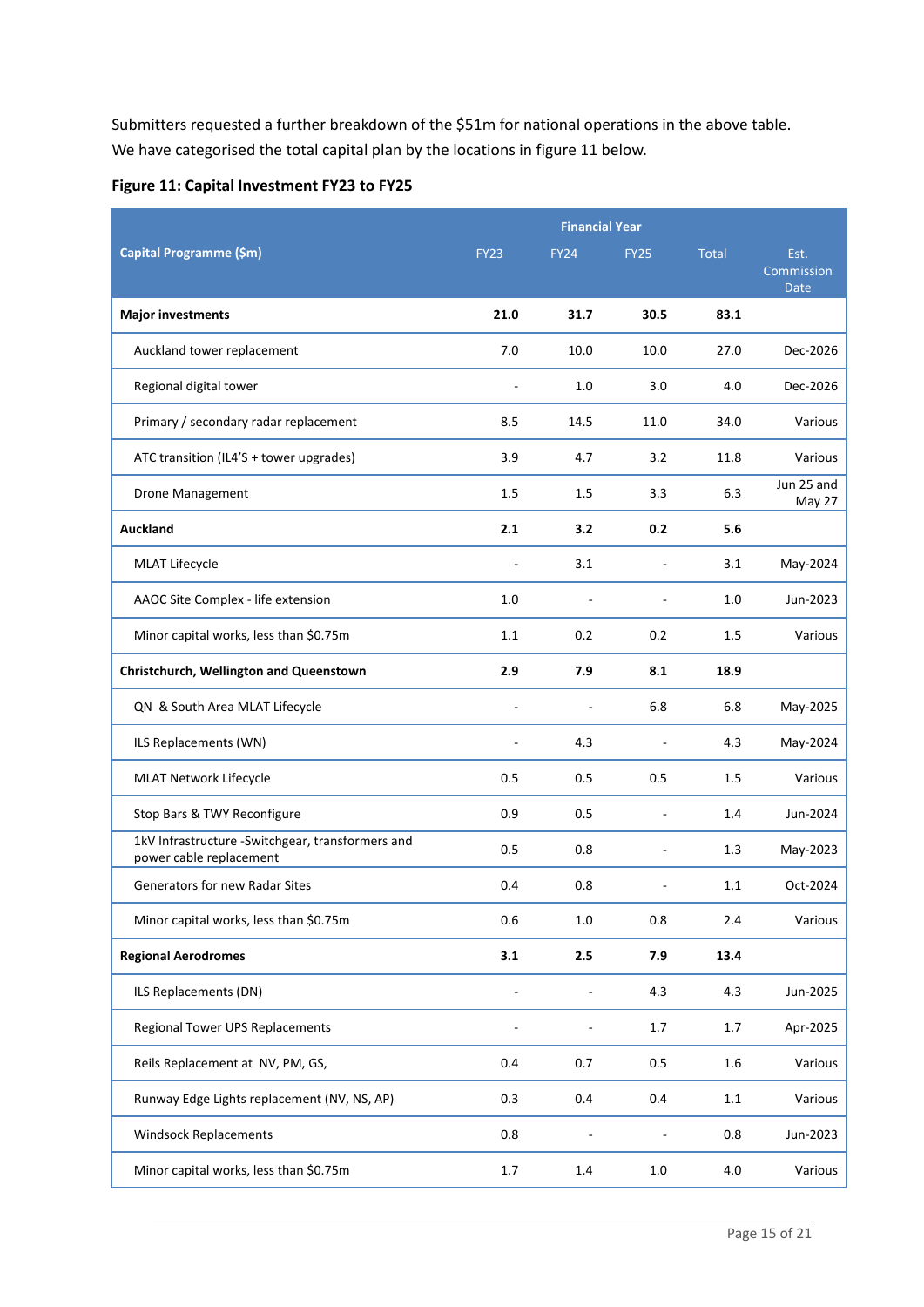| <b>Enroute</b>                                                   | 4.9            | 4.7                      | 6.2                      | 15.8    |                      |
|------------------------------------------------------------------|----------------|--------------------------|--------------------------|---------|----------------------|
| New DVOR/ DME Construction at Kaitaia, Hokitika and<br>Tauranga. | 2.4            | 2.4                      |                          | 4.9     | May-2024             |
| 5 DVOR/DME Sites (LX, WS, TU, AP, WR) GBNA MON                   |                |                          | 4.2                      | 4.2     | Removed<br>from plan |
| DB upgrade of 58 Nav sites around NZ                             | 0.3            | 0.4                      | 0.5                      | 1.2     | Various              |
| Radio Links (Microwave) Lifecycle                                | 0.3            | 0.6                      | $\overline{a}$           | 0.9     | May-2024             |
| Field Test Equipment Lifecycle                                   | 0.3            | 0.3                      | 0.3                      | 0.8     | Various              |
| Minor capital works, less than \$0.75m                           | 1.6            | 1.0                      | 1.3                      | 3.9     | Various              |
| <b>National Operations</b>                                       | 25.4           | 12.8                     | 12.8                     | 51.0    |                      |
| AIM Replacement HW/SW                                            | 5.0            |                          |                          | 5.0     | Jun-2023             |
| National ATM System Enhancements Lifecycle                       | 1.5            | 1.5                      | 1.6                      | 4.6     | Various              |
| MPLS Network Lifecycle                                           | 2.0            | 1.1                      | ÷                        | 3.1     | Various              |
| Networks and Security                                            |                | 0.6                      | 1.6                      | 2.2     | Various              |
| Christchurch Campus Refresh (Buildings)                          | 2.0            | $\overline{\phantom{a}}$ | ä,                       | 2.0     | Jun-2023             |
| IP MUX Lifecycle                                                 |                |                          | 2.0                      | 2.0     | May-2025             |
| IT & SM Asset Update                                             | 1.1            | 0.4                      | 0.4                      | 1.9     | Various              |
| IT & SM Desktop Refresh                                          | 0.6            | 0.6                      | 0.7                      | 1.8     | Various              |
| ATM System Implementation                                        | 1.5            | 0.2                      | $\overline{\phantom{a}}$ | 1.7     | Feb-2023             |
| Enterprise Network Lifecycle (Corporate)                         |                | 1.7                      |                          | 1.7     | May-2024             |
| NOC Network Lifecycle                                            | 1.1            | 0.5                      |                          | 1.6     | Various              |
| SkylineX - Oceanic Hardware Refresh                              | 0.5            | 0.7                      |                          | $1.2\,$ | Jun-2024             |
| Maintenance Vehicle Replacement Lifecycle                        | 0.3            | 0.3                      | 0.5                      | $1.1\,$ | Various              |
| Electronic briefing system for operational staff (OIDS)          | $1.0\,$        |                          | ÷,                       | $1.0\,$ | Jun-2023             |
| Network Lifecycle (Operations)                                   | 0.5            | 0.5                      | $\blacksquare$           | 1.0     | Various              |
| <b>Consolidated Access Network</b>                               | 0.9            |                          |                          | 0.9     | May-2023             |
| SDWAN - Implementation                                           | 0.3            | 0.3                      | 0.3                      | 0.8     | Various              |
| PAM Lifecycle                                                    | 0.1            | 0.2                      | 0.5                      | 0.7     | Various              |
| Edge Network Lifecycle                                           |                |                          | 0.6                      | 0.6     | May-2026             |
| Campus Network Lifecycle                                         | $\blacksquare$ | ÷,                       | 0.6                      | 0.6     | May-2026             |
| Zero Trust. Deploy Clearpass and replace non-802.1x<br>switches  | 0.2            | 0.2                      | 0.3                      | 0.6     | Various              |
| <b>DCIM Solution Implementation</b>                              | 0.6            |                          |                          | 0.6     | May-2023             |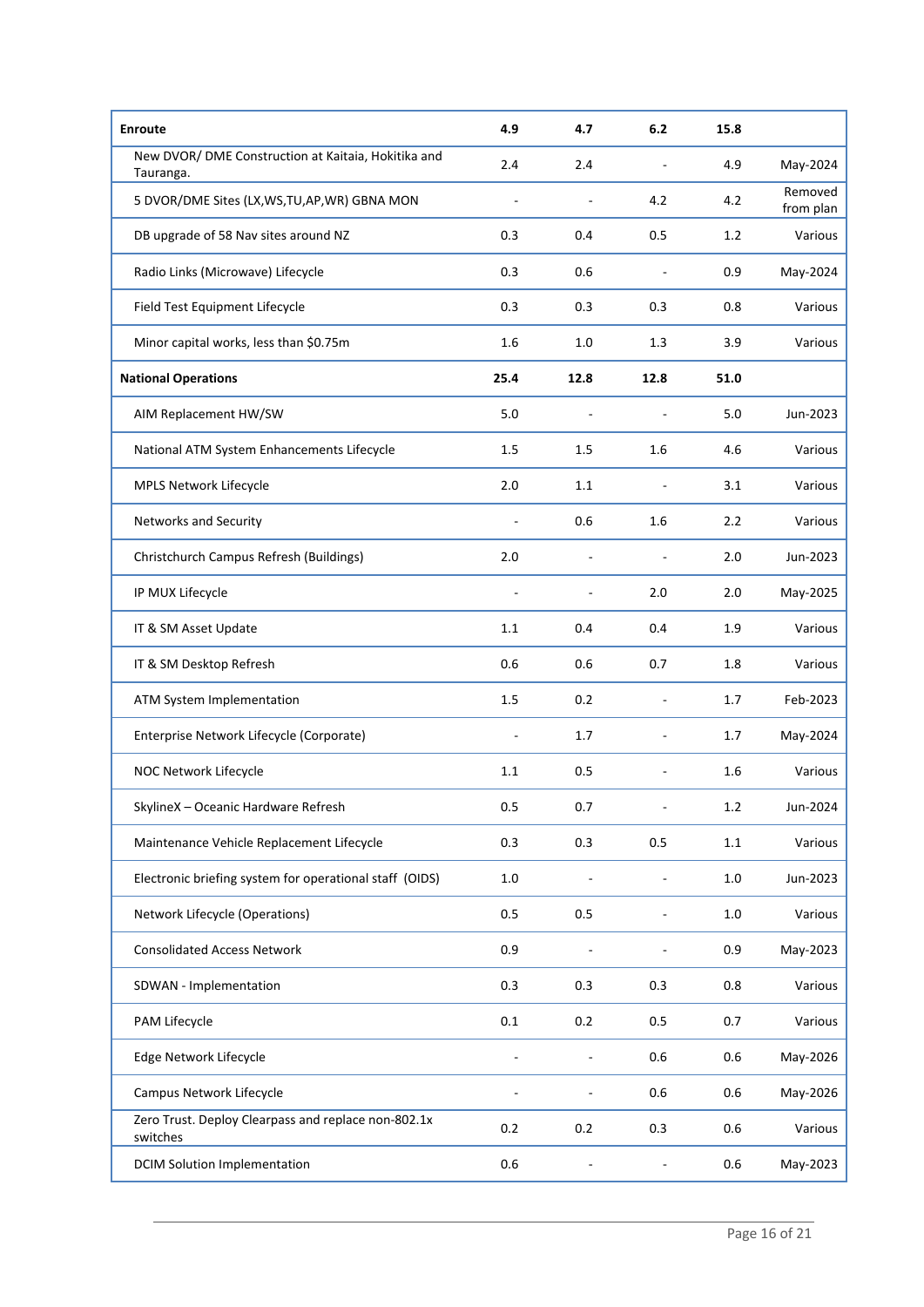| <b>TOTAL</b>                                    | 59.7           | 62.9                     | 65.7                     | 188.3 |          |
|-------------------------------------------------|----------------|--------------------------|--------------------------|-------|----------|
| <b>Unattended Aerodromes</b>                    | 0.2            |                          | $\overline{a}$           | 0.2   | May-2023 |
| <b>Milford Tower Operations</b>                 | 0.3            | 0.0                      | 0.0                      | 0.3   | Jun-2023 |
| <b>Other (Kapiti, Milford &amp; Unattended)</b> | 0.4            | 0.0                      | 0.0                      | 0.5   |          |
| Minor capital works, less than \$0.5m           | 5.6            | 2.9                      | 3.4                      | 12.0  | Various  |
| Skyview System Refresh (ATAC)                   | $\overline{a}$ | 0.5                      | $\overline{\phantom{a}}$ | 0.5   | May-2024 |
| Remote Access to network devices                | 0.3            | 0.3                      | ٠                        | 0.5   | Dec-2024 |
| Digital NOTAM Implementation                    | ٠              | 0.5                      | ۰                        | 0.5   | Apr-2024 |
| <b>EBS Server Upgrades</b>                      | 0.3            | $\overline{\phantom{a}}$ | 0.3                      | 0.5   | Various  |
| <b>EBS Security Monitoring Lifecycle</b>        | 0.3            |                          | 0.3                      | 0.5   | Various  |

#### **National operations**

Many of these works are lifecycle replacements required to ensure that we keep up-to-date in terms of our network and system security, maintaining supportable hardware and software platforms, and providing the latest relevant application software. These projects support our efforts to maintain the required levels of system resilience and operational service. Key projects include:

#### Aeronautical Information Management (AIM) system

Replacement of the AIM required on aircraft flight decks and air traffic control. The AIM system provides the following functionality:

*Static Data Operations*. All New Zealand statical aeronautical data (e.g. Aerodromes, Routes, waypoints, FIRs) is maintained in the AIM system. This data is used for:

- **Generating the NZ AIP**
- **Generating charts**
- **Procedure design**
- NOTAM Management (see below)
- Generation of Pre-flight Briefings (see below)

Note: New Zealand Static data is provided to the European Aeronautical Database (EAD) and in return we get Static Data for the rest of the world supplied as a reduced cost. This data is required to enable storage of NOTAM for the rest of the world so that pre-flight briefings can be provided for international flights.

#### *NOTAM Management*.

- Generation, storage, and distribution of New Zealand A, B and P Series NOTAM
- Reception, storage and distribution of 'Rest of the World' NOTAM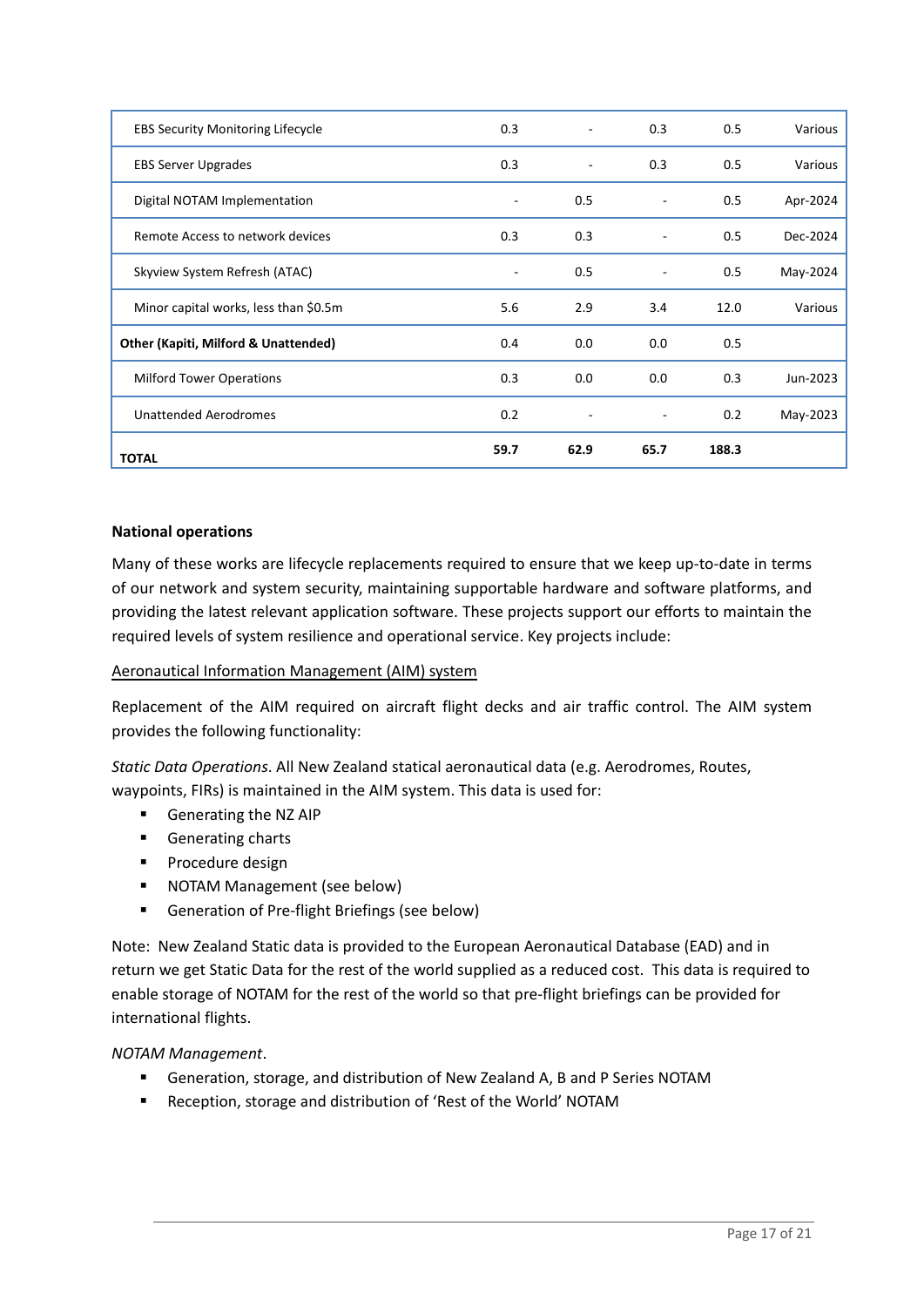*MET Management*. The AIM system is used for the storage and distribution of the following types of meteorological reports including METAR, TAF, SIGMET & ATIS reports.

*Pre-flight briefings*. The AIM system is used to generate/distribute a number of types of pre-flight briefings, e.g. Aerodrome, Area, Route and Narrow Route. These can also include MET and ATIS reports.

#### National ATM System Enhancements Lifecycle

The Skyline-X and Oceanic ATM systems are continually being enhanced to incorporate changes requested by operations in the form of RFC's (Request For Change). These changes go through a change management process to ensure they meet the threshold of value, efficiency and safety. They are requested usually to enhance safety, efficiency or changing business requirements. There are also some changes mandated by the regulator.

#### MPLS Network Lifecycle

Airways deployed a Multi Protocol Label Switched (MPLS) network in 2013-14 and we have incrementally enhanced it since then. This type of network is used globally by mission critical entities to deliver the most robust resilience for demanding applications like Air Traffic management. Most ANSPs use MPLS as a core network technology for that reason. Like any system we use, the equipment goes to end-of-life eventually. This project seeks to enhance the lifecycle of that network to ensure that it will continue to reliably deliver all of our core aviation systems traffic into the future.

MPLS delivers all our current operational services, and it needs to continue to be secure and functional as that traffic increases both in volume and in the mixture of services. For example, digital towers demand very high volumes at low latency. This project addresses these by modernising this existing network.

#### Networks and Security

This work is part of a suite of initiatives aimed at improving Airways' network performance and cyber security. This particular aspect is concerned with life-cycling and/or replacing more than 30 of our older firewalls that protect and segregate parts of our operational network. These are nearing end-oflife and will not be supported by the vendor after that occurs. The work involves some redesign to make these function efficiently with our new core network, and to enable them to be centrally managed in a more effective way. This includes the way alarms are handled.

In order to maintain security and be able to respond to faults, we need to have fully supported equipment. These need to be centrally managed so that we can respond as promptly as possible to issues and alerts.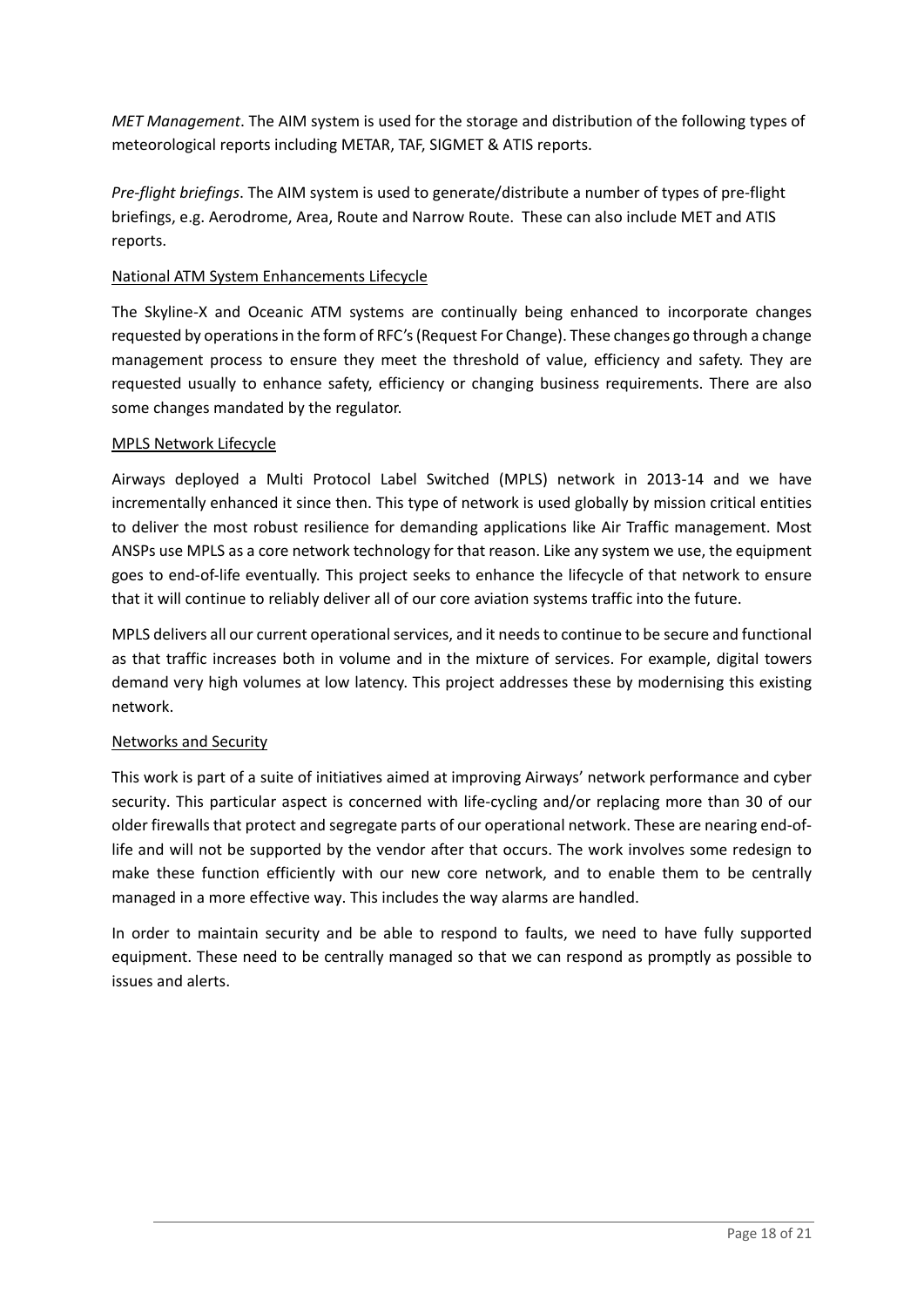## Appendix 1 – Economic Value Added (EVA) model

**Economic value added model**

#### <span id="page-18-0"></span>**Forecast Budget Budget Budget FY22 FY23 FY24 FY25 Manual Inputs** *Capitalised interest - closing asset balance* 8,858 9,286 8,482 7,678 *Capitalised interest - annual depreciation* 546 804 804 804 *Historic impairments* 234 234 234 234 **Total Capital Employed:** Total Current Assets (excl. FX reval) 21,951 29,162 30,226 30,843 PPE 222,957 256,134 288,134 321,227 Less WIP (10,490) (29,293) (36,196) (54,073) Capitalised lease assets 65,188 61,701 65,421 61,142 Other NC Assets (excl. derivatives) 1,998 1,998 1,998 1,998 1,998 1,998 Employee Entitlements (excl. leave liability) (3,829) (4,943) (6,089) (7,266) Tax Asset 12,102 2,850 (7,614) (7,763) Other Current Liabilities (excl. derivatives) (447) (447) (447) (447) Trade and Other Payables (6,037) (6,730) (6,881) (6,889) Backout capitalised interest (8,858) (9,286) (8,482) (7,678) Writeback of historic impairments 234 234 234 234 **294,768 301,381 320,303 331,327** WACC 6.55% 7.01% 7.01% 7.01% Capex (based on commissioning dates) 88,436 41,678 57,354 50,354 **NOPAT (34,905) (14,742) 19,298 20,903** Add back interest (net of tax) 2,356 3,649 2,999 2,707 Add back depn on capitalised interest (after tax) 393 579 579 579 579 Less capital charge Capex (6 months) (1,436) (1,976) (1,735) Less capital charge Opening balance (20,357) (20,663) (21,127) (22,453) Total Capital Charge (20,357) (22,099) (23,103) (24,188) EVA **(52,513) (32,614) (228) 0**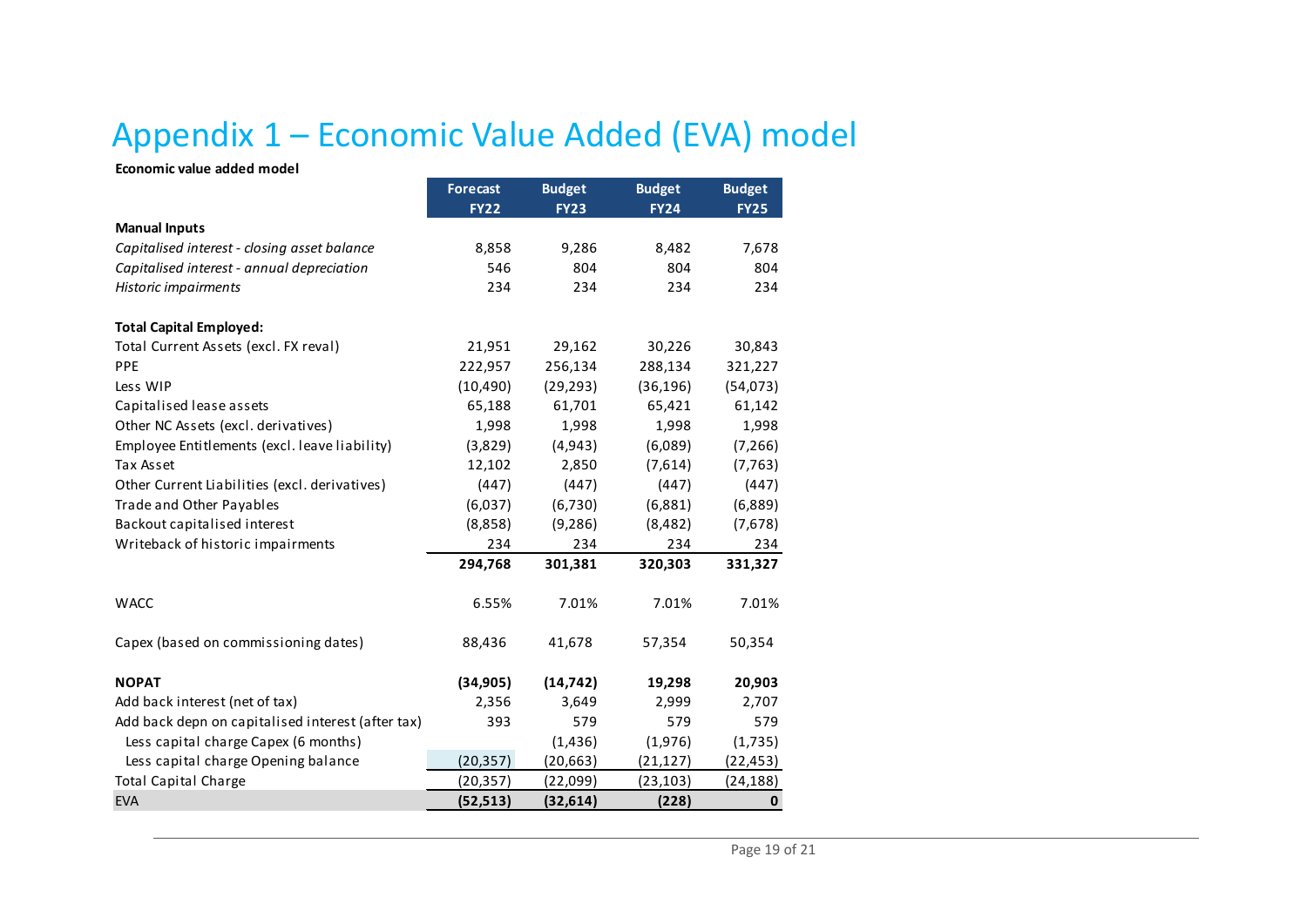## Appendix 2 – Transfer of WIP to asset base (example for key projects)

<span id="page-19-0"></span>

|                                          |                      |                                | <b>FY23</b>              |                  | <b>FY24</b>              | <b>FY25</b>              | <b>FY26</b> | <b>FY27</b> |                          |
|------------------------------------------|----------------------|--------------------------------|--------------------------|------------------|--------------------------|--------------------------|-------------|-------------|--------------------------|
| Total to transfer to fixed assets:       | \$41,678,220         | S                              | 57,354,167               | 50,353,642<br>S. | \$62,154,500             | S.                       | 122,170,376 |             |                          |
|                                          |                      |                                |                          |                  |                          |                          |             |             |                          |
|                                          | <b>Commissioning</b> | <b>Project</b><br>commissioned | <b>FY23</b>              |                  | <b>FY24</b>              | <b>FY25</b>              | <b>FY26</b> |             | <b>FY27</b>              |
|                                          | $di =$               | $\ln$ $\overline{ }$           | $\overline{\phantom{a}}$ |                  | $\overline{\phantom{a}}$ | $\overline{\phantom{a}}$ |             |             | $\overline{\phantom{a}}$ |
| <b>Auckland Tower Replacement</b>        | 30/12/2026           | <b>FY27</b>                    | $\overline{\phantom{a}}$ |                  | $\sim$                   | -                        |             |             | 41,253,539               |
| Regional Tower services                  | 31/12/2026           | <b>FY27</b>                    | $\overline{\phantom{a}}$ |                  | $\overline{\phantom{a}}$ |                          |             |             | 16.011.229               |
| Primary & Secondary Radar replacement CH | 30/01/2024           | <b>FY24</b>                    |                          |                  | 15,358,774               | 604,289                  |             |             |                          |
| Primary & Secondary Radar replacement WN | 30/09/2025           | <b>FY26</b>                    |                          |                  |                          |                          | 14,595,789  |             | 659.722                  |
| Primary & Secondary Radar replacement AA | 30/11/2024           | <b>FY25</b>                    |                          |                  |                          | 14,754,485               | 103,264     |             |                          |
| Drone Management                         | 31/05/2027           | <b>FY27</b>                    | $\overline{\phantom{a}}$ |                  | $\overline{\phantom{a}}$ |                          |             |             | 6,224,307                |
| Drone Detection                          | 30/06/2025           | <b>FY25</b>                    | $\overline{\phantom{a}}$ |                  | $\sim$                   | 4,822,821                |             |             |                          |